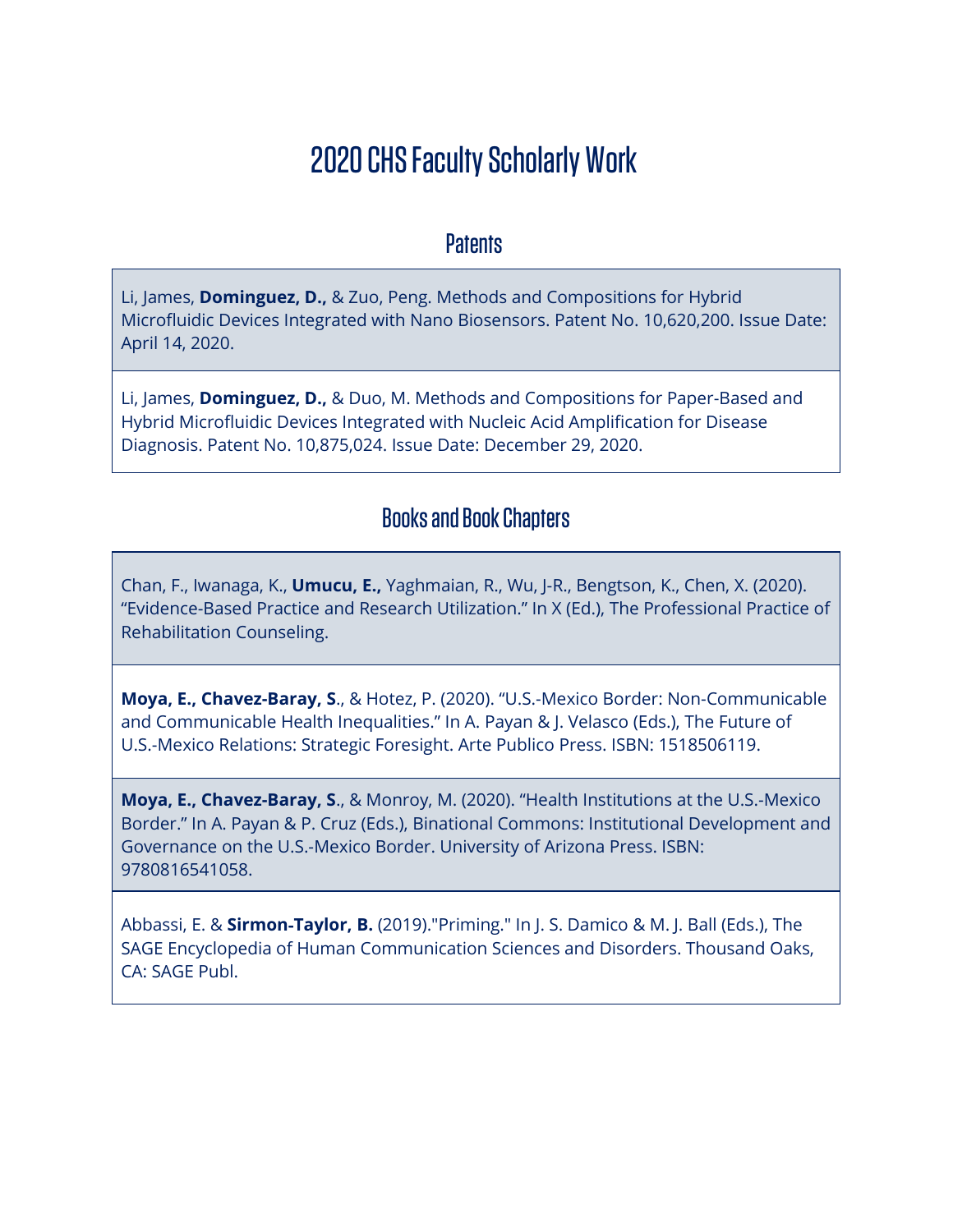Castañeda, E., Collazos, N., **Moya, E.M**., & **Chavez**‐**Baray, S.M**. (2019)."Fear of Deportation among Mexicans Fleeing Violence." In Ernesto Castaneda (Ed.), Building Walls: Excluding Latin People in the United States. Maryland: Lexington Books. ISBN: 9781498585651 (cloth paper) 9781498585668 (electronic).

**Chávez**‐**Baray, S. M.,** & **Moya, E. M.** (2019). "Problemas de Salud Fronteriza y Trata de Personas." In Patricia Ravelo Blancas and Montserrat Bosch Heras (Ed.), Violencias y feminismos. Desafíos actuales. Antología (1st Edition, pp. 193‐207). Colonia Xoco, Delegación Benito Juárez: Colección Diversidad Sin Violencia.Application, Engagement & Integration. ISBN: 978‐607‐8732‐005.

**Dominguez, D.** and Meza-Rodriguez, S. (2019). Development of antimicrobial resistance: Future challenges. In M.N. Prasad, M. Vithange, & A. Kapley (Eds.). Pharmaceuticals and Personal Care Products: Waste management and Treatment technologies (pp. 383‐408). Elsevier.

**Moya, E.M.** (2019). Bilingual Guide to Cultivando Valores ‐ Cultivating Values Booklets. Consulado General de Mexico in El Paso. One of three bilingual booklets (i.e. Respect and Honesty).

**Moya, E.M.,** & **Chavez**‐**Baray, S.** (2019). (Eds). Photovoice: Participation and Empowerment in Research (Social Issues Justice and Status) Nova Science Pub Inc. Published October 17, 2019. ISBN: 978‐1536162011.

**Moya, E.M.,** & **Chavez Baray, S.M.** (2019). "The Use of Photovoice in Qualitative Research." In Eva M. Moya and Silvia M. Chavez‐Baray (Eds.), Photovoice: Participation and Empowerment in Research. Hauppauge, New York: Nova Science Publishers, Inc.

**Moya, E.M.**, **Chavez Baray, S.M.,** & Martinez‐Soto, E. Aileen (2019). "Photovoice a High‐ Impact Educational Practice at the Opportunity Center for the Homeless." In Eva M. Moya and Silvia M. Chavez‐Baray (Ed.), Photovoice: Participation and Empowerment in Research. Hauppauge, Hauppauge, New York: Nova Science Publishers, Inc. ISBN: 9781498585651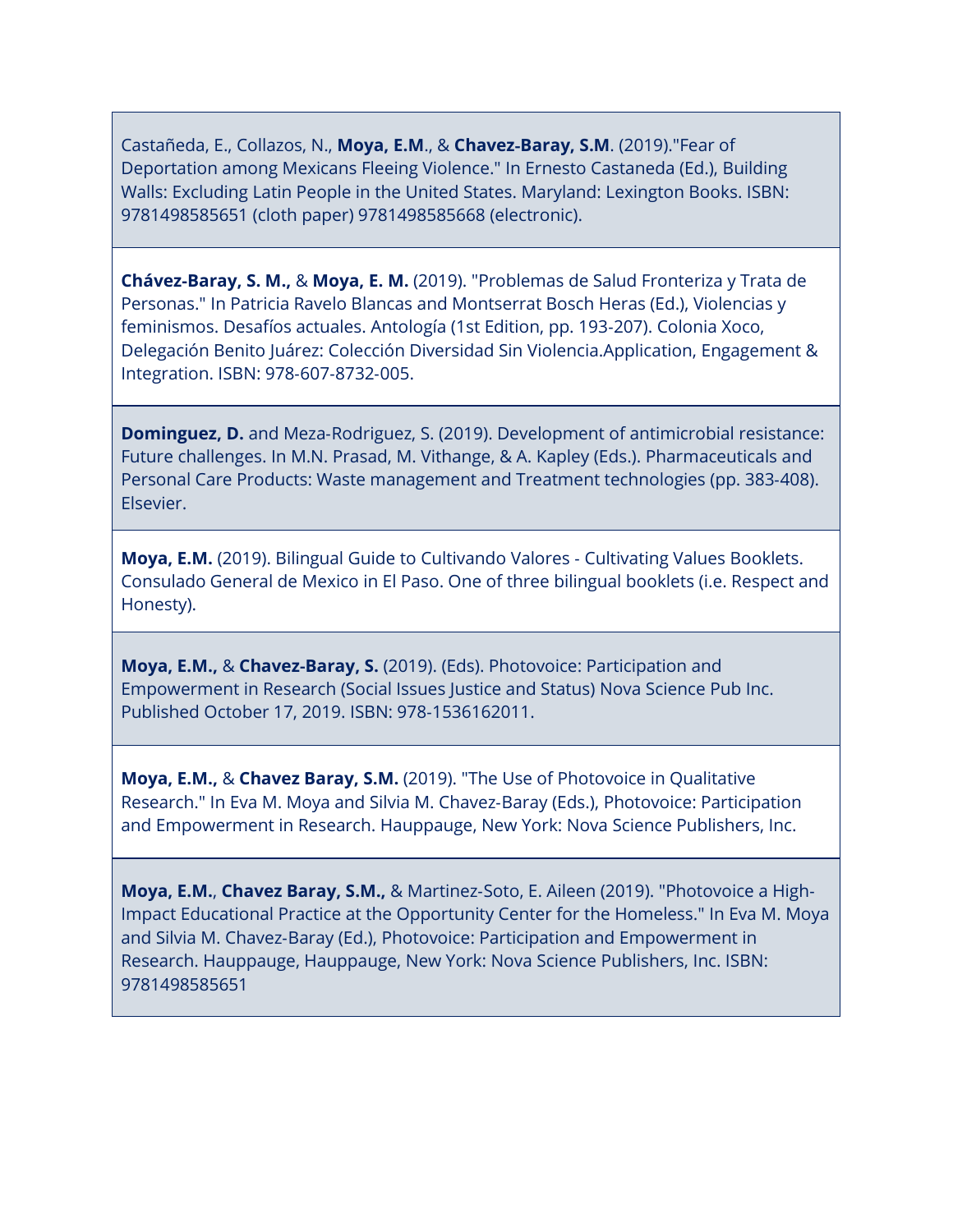Salvatore, AP & **Sirmon**‐**Taylor, B.** (2019). "Concussion." In J. S. Damico & M. J. Ball (Eds.), The SAGE Encyclopedia of Human Communication Sciences and Disorders. Thousand Oaks, CA: SAGE Publ.

**Sirmon**‐**Taylor, B.** (2019). "Standardized assessment." In J. S. Damico & M. J. Ball (Eds.), The SAGE Encyclopedia of Human Communication Sciences and Disorders. Thousand Oaks, CA: SAGE Publ.

Yaghmaian, R., Iwanaga, K, Wu, J. R., Chen, X., **Umucu, E.**, Tao, J., Livneh, H., & Chan, F. (2019)."Reducing prejudice toward people with disabilities." In D. Dunn (Ed.), Understanding the experience of disability: Perspectives from social and rehabilitation psychology (pp. 52‐73). New York, NY: Oxford University Press.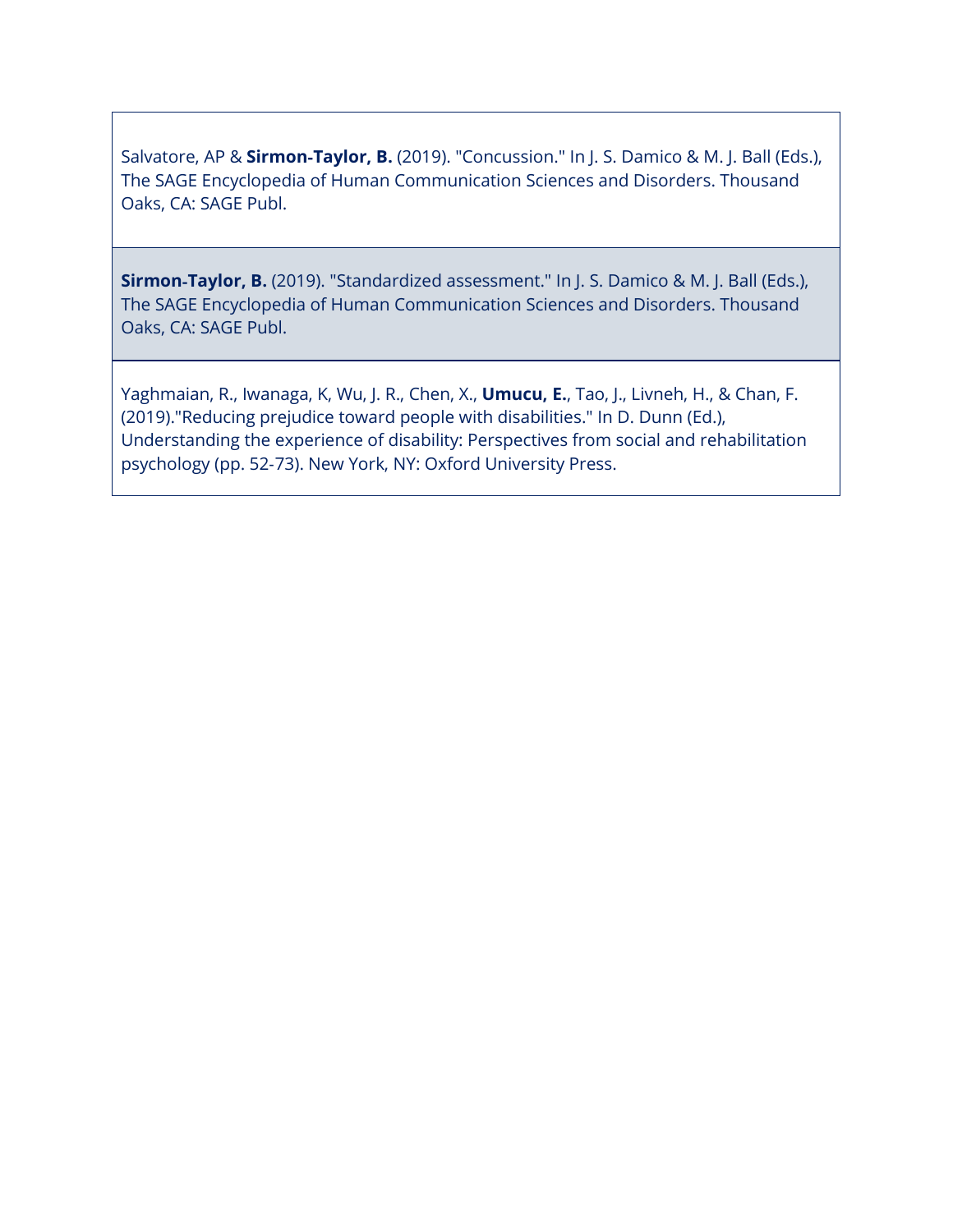## Published Abstracts

Aguilera, J., Fuentes, R., Morales-Acuña, F., Irigoyen, K., Gomez, M., & **Gurovich, A**. (2020). Boxing Training Effects on Cardiorespiratory Fitness in Individuals With Prehypertension: 1648 Board #242 May 28 10:30 AM - 12:00 PM. Medicine & Science in Sports & Exercise. 52. 440-441. 10.1249/01.mss.0000678688.24898.53.

**Bajpeyi, S.,** Galvan, M., & Sanchez, M., **Boyle, J., Min, K.,** Agullo, F., & Covington, J. (2020). 846-P: Improvement in Glucose Metabolism with Four Weeks of Neuromuscular Electrical Stimulation in Sedentary Adults. Diabetes. 69. 846-P. 10.2337/db20-846-P.

**Bialunska, A.** (2020). Traces Left on Timing Mechanisms by Mild Traumatic Brain Injury Years after Injury. Archives of Physical Medicine and Rehabilitation. 101. e57-e58. 10.1016/j.apmr.2020.09.172.

Caraveo, P., Morales-Acuña, F., Rico, A., Gajardo, C., Gomez, M., Rodriguez, L., & **Gurovich, A**. (2020). Boxing Training Effects On Brachial And Popliteal Endothelial Function In Prehypertensive Individuals: 2873 Board #334 May 29 10:30 AM - 12:00 PM. Medicine & Science in Sports & Exercise. 52. 798-799. 10.1249/01.mss.0000683932.28427.4c.

Cereceres, P., **Manning, R.,** & **Boyle, J.B.** (2020). Imagined and Executed Upper Extremity Reach in Children Diagnosed with Autism Spectrum Disorder. Journal of Sport and Exercise Psychology, 42.

Conde, D., Gomez, M., Garcia, M., Morales-Acuña, F., & **Gurovich, A.** (2020). Effects of in‐ vitro exercise‐induced endothelial shear stress on adhesion molecule gene expression. The FASEB Journal. 34. 1-1. 10.1096/fasebj.2020.34.s1.07329.

Diaz, C., Cereceres, P., **Bialunska, A., Manning, R.,** & **Boyle, J.** (2020). Upper Extremity Control in Children Diagnosed with ASD: The Role of Vision and Proprioception in Sine Wave Tracking. In JOURNAL OF SPORT & EXERCISE PSYCHOLOGY (Vol. 42, pp. S33-S34).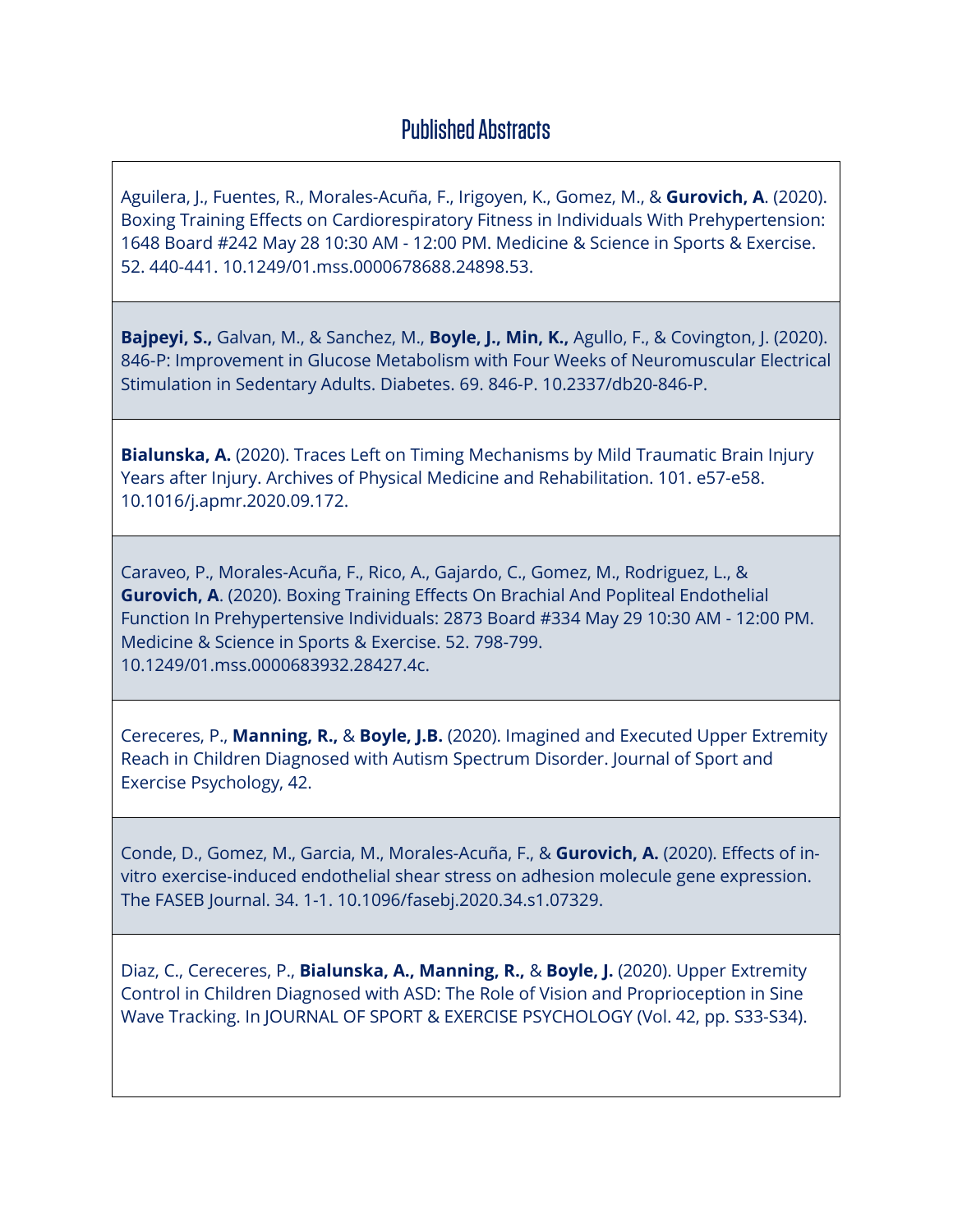Dietze-Hermosa, M., Montalvo, S., Gonzalez, M., & **Dorgo, S.** (2020). Association between the modified Functional Movement ScreenTM scores, fear of falling, and self-perceived balance in active older adults. Topics in Geriatric Rehabilitation. 37. 10.1097/TGR.0000000000000306.

Gomez, M., Morales-Acuña, F., & **Gurovich, A.** (2020). Comparison of Oxyhemoglobin, Deoxyhemoglobin, Tissue Oxygen Saturation, and Venous Occlusion Plethysmography: 2878 Board #339 May 29 10:30 AM - 12:00 PM. Medicine & Science in Sports & Exercise. 52. 801-801. 10.1249/01.mss.0000683952.03586.c4.

Gomez, M., Morales-Acuña, F., Rodriguez, L., Caraveo, P., & **Gurovich, A.** (2020). Endothelial shear stress in the common carotid artery during boxing training in prehypertension. The FASEB Journal. 34. 1-1. 10.1096/fasebj.2020.34.s1.08688.

Mazza, J., Festa, R., Prieto, S., D'Andrea, G., Pasquali, M., & **Gurovich, A.** (2020). Blood Lactate Steady State Is Maintained During Moderate Intensity Interval Training Depending Rest Time Duration: 2996 May 29 2:00 PM - 2:15 PM. Medicine & Science in Sports & Exercise. 52. 834-834. 10.1249/01.mss.0000684508.12644.3e.

Montavlo, S., Gonzalez, M., Dietze-Hermosa, M., Rodriguez, S., Cubillos, N., **Ibarra-Mejia, G.,** & **Dorgo, S.** (2020). Association Between Pennation Angle of the Gastrocnemius and Reactive Strength Index. 2020 NSCA Research Abstracts, Journal of Strength and Conditioning Research: April 2021 – Volume 35 – Issue 4 – p e3-e288. doi: 10.1519/JSC.000000000000387.

Montenegro, C., Vasquez, D., Rascon, J., Maddox, J., Morales, F., & **Gurovich, A.N.** (2020). Exercise-induced Blood Flow Patterns in Patients with Coronary Artery Disease, POSTER PRESENTATIONS, Cardiopulmonary Physical Therapy Journal: January 2020 - Volume 31 - Issue 1 - p e12-e27 doi: 10.1097/CPT.0000000000000135 CPTJ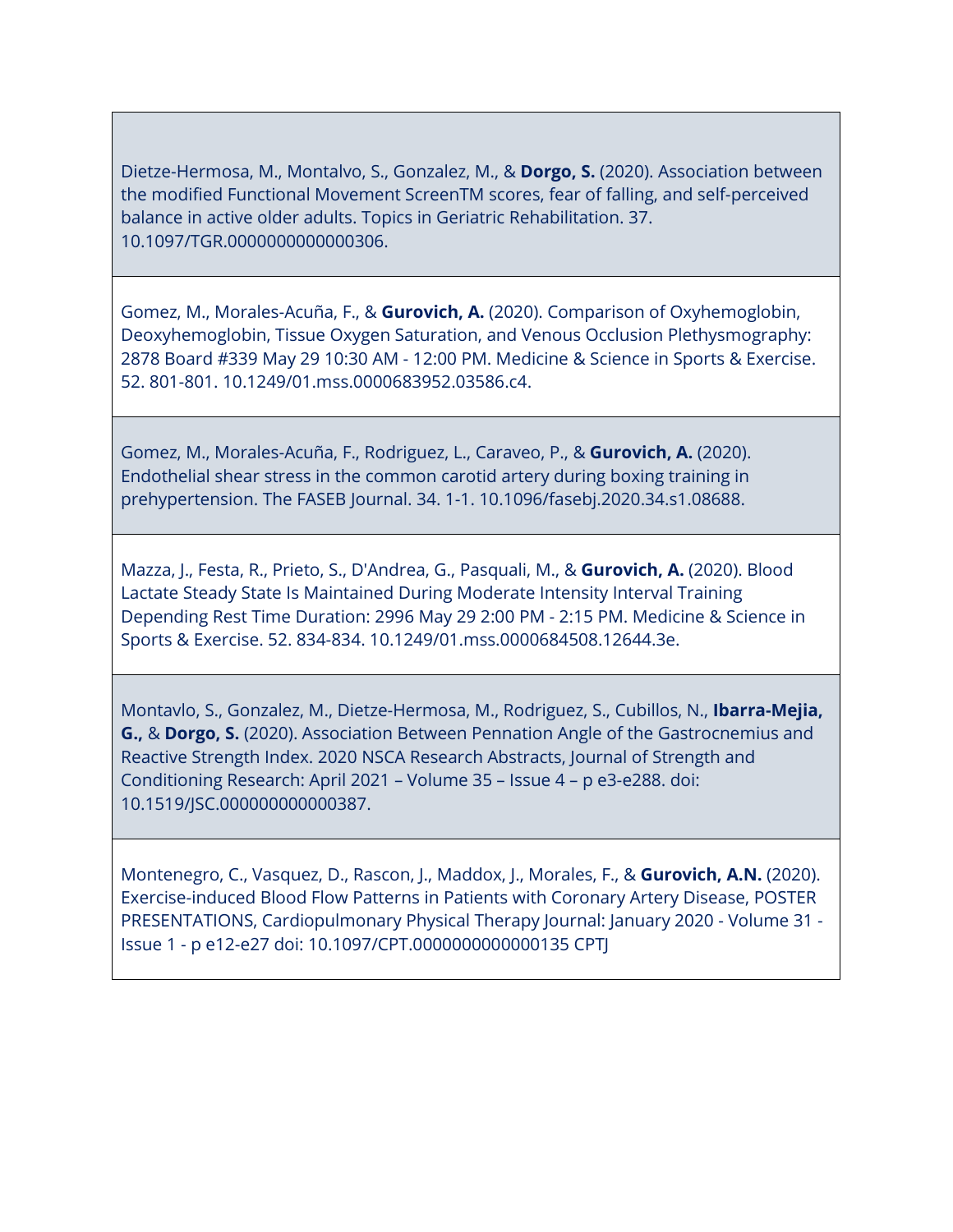Morales-Acuña, F., Gomez, M., Rodriguez, L., & **Gurovich, A.** (2020). Effects of Boxing Training on Peripheral And Central Blood Pressure And Arterial Stiffness In Prehypertension: 2874 Board #335 May 29 10:30 AM - 12:00 PM. Medicine & Science in Sports & Exercise. 52. 799-799. 10.1249/01.mss.0000683936.83800.67.

Rascon, J., Trujillo, E., Aguilar, B., Guerrero, M., Keller, A., Rico, A., Nunez, V., & **Gurovich, A**. (2020). PhUn Day: Third Times a Charm. The FASEB Journal. 34. 1-1. 10.1096/fasebj.2020.34.s1.06117.

Rodriguez, L., Morales-Acuña, F., Aguilera, J., & **Gurovich, A.** (2020). Reliability of a Novel Ultrasound Transducer Holder for Flow‐Mediated Dilation. The FASEB Journal. 34. 1-1. 10.1096/fasebj.2020.34.s1.04436.

Sanchez, M., Galvan, M., Gandara, I., Nacim, D., Covington, J., **Boyle, J.,** Agullo, F., **Min, K.,** & **Bajpeyi, S.** (2020). Improvement In Insulin Sensitivity With Four Weeks Of Neuromuscular Electrical Stimulation In Overweight/obese Sedentary Adults: 510 Board #326 May 27 10:30 AM - 12:00 PM. Medicine & Science in Sports & Exercise. 52. 135-136. 10.1249/01.mss.0000671572.40023.33.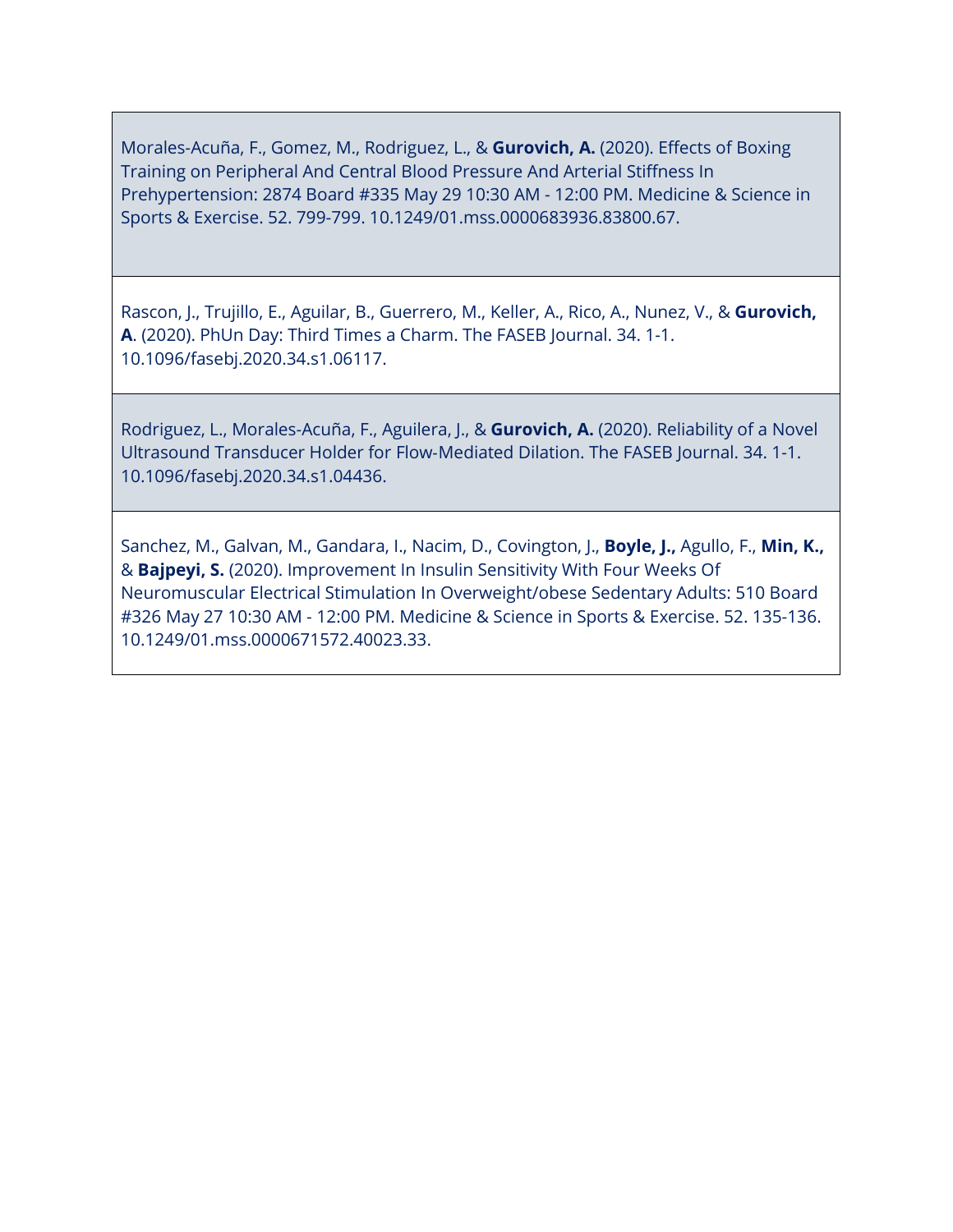## Journal Articles

Adelle Dora Monteblanco, **Eva M. Moya,** Photovoice: Integrating Course-Based Research in Undergraduate and Graduate Social Work Education, The British Journal of Social Work, 2020, bcaa154, https://doi.org/10.1093/bjsw/bcaa154

Allen, J.O., **Concha, J.B.,** Mejía Ruiz, M.J., Rapp, A., Montgomery, J., Smith, J., Wolfson, J A., Thornton, W., & Mezuk, B. (2020). Engaging Underserved Community Members in Diabetes Self-Management: Evidence from the YMCA of Greater Richmond Diabetes Control Program. The Diabetes Educator, 46(2), 169–180. <https://doi.org/10.1177/0145721720907059>

Amador, M., Meza, C. A., McAinch, A.J., King, G.A., Covington, J. D., & **Bajpeyi, S.** (2020). Exercise-Induced Improvements in Insulin Sensitivity Are Not Attenuated by a Family History of Type 2 Diabetes. Frontiers in Endocrinology, 11, 120. <https://doi.org/10.3389/fendo.2020.00120>

Anders, J., Keller, J.L., **Smith, C.M.,** Hill, E.C., Neltner, T.J., Housh, T.J., Schmidt, R.J., & Johnson, G.O. (2020). Performance fatigability and neuromuscular responses for bilateral and unilateral leg extensions in men. Journal of musculoskeletal & neuronal interactions, 20(3), 325–331.

Anders, J., Keller, J.L., **Smith, C.M.,** Hill, E.C., Neltner, T. J., Housh, T. J., Schmidt, R. J., & Johnson, G.O. (2020). Performance fatigability and neuromuscular responses for bilateral versus unilateral leg extensions in women. Journal of electromyography and kinesiology : Official journal of the International Society of Electrophysiological Kinesiology, 50, 102367.<https://doi.org/10.1016/j.jelekin.2019.102367>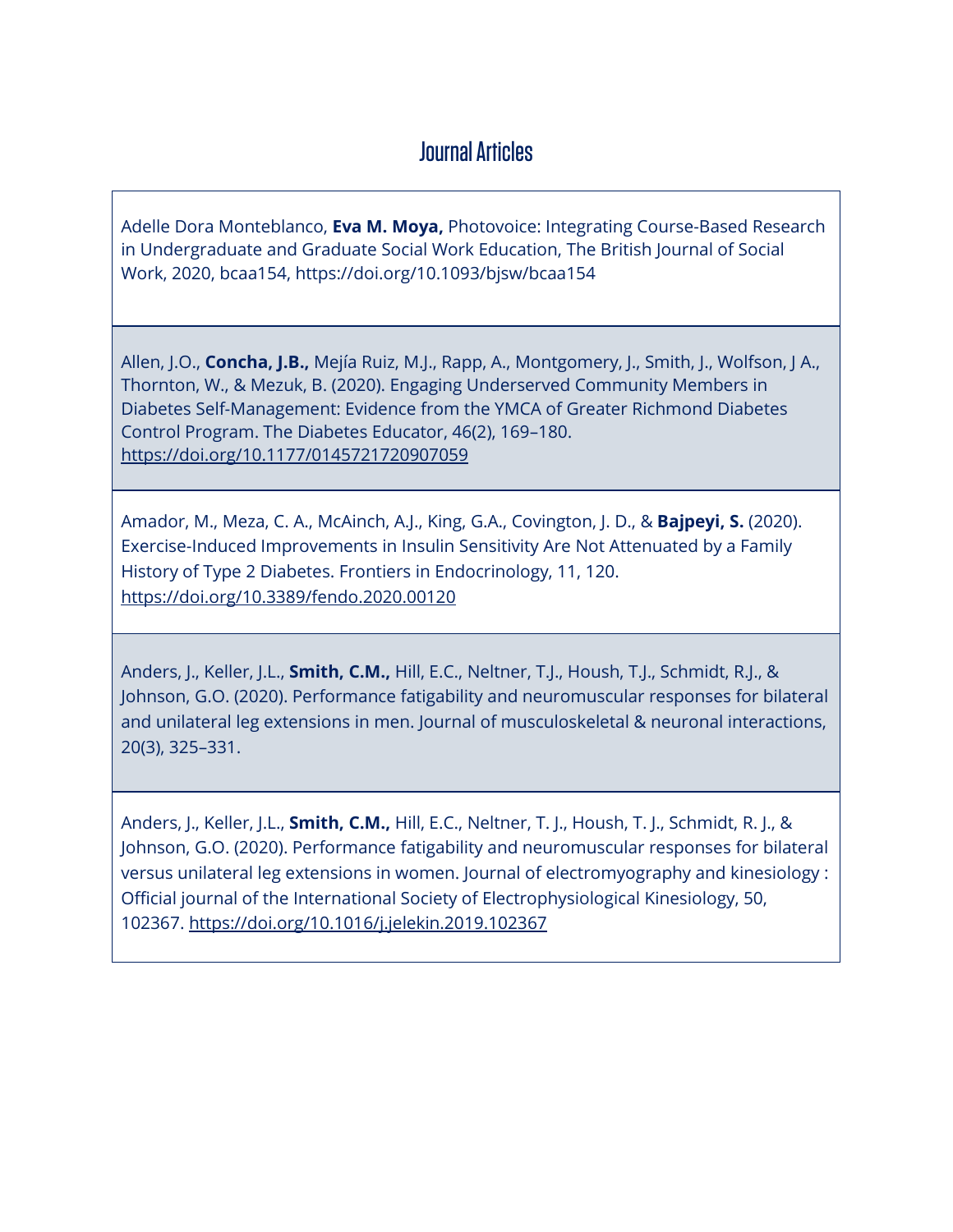Anders, J., Keller, J.L., **Smith, C.M.,** Hill, E.C., Housh, T.J., Schmidt, R.J., & Johnson, G.O. (2020). The Effects of Asparagus Racemosus Supplementation Plus 8 Weeks of Resistance Training on Muscular Strength and Endurance. Journal of functional morphology and kinesiology, 5(1), 4.<https://doi.org/10.3390/jfmk5010004>

Arnold, E.A., Fuller, S.M., Martinez, O., **Lechuga, J.,** & Steward, W.T. (2020). Documenting best practices for maintaining access to HIV prevention, care and treatment in an era of shifting immigration policy and discourse. PloS one, 15(2), e0229291. <https://doi.org/10.1371/journal.pone.0229291>

**Bajpeyi, S.,** Galvan, M., Sanchez, M., **Boyle, J.**, **Min, K.,** Agullo, F., & Covington, J. (2020). 846-P: Improvement in Glucose Metabolism with Four Weeks of Neuromuscular Electrical Stimulation in Sedentary Adults. Diabetes. 69. 846-P. 10.2337/db20-846-P.

Bohannon, N.A., Gillen, Z.M., Shoemaker, M.E., McKay, B.D., Gibson, S.M., & **Cramer, J.T.** (2020). Test-Retest Reliability of Static and Countermovement Power Push-Up Tests in Young Male Athletes. Journal of strength and conditioning research, 34(9), 2456–2464. <https://doi.org/10.1519/JSC.0000000000003684>

Boroumand, S., Stein, M.J., Jay, M., Shen, J.W., Hirsh, M., & **Dharamsi, S.** Addressing the health advocate role in medical education. BMC Med Educ;20 (1):28. Published 2020 Jan 30. doi:10.1186/s12909‐020‐1938‐7

Brooks, J.M., Iwanaga, K., Chan, F., **Lee, B.,** Chen, X., Wu, J.R., Walker, R., & Fortuna, K.L. (2020). Psychometric validation of the Job Satisfaction of Persons with Disabilities Scale in a sample of peer support specialists. Psychiatric rehabilitation journal, 10.1037/prj0000411. Advance online publication.<https://doi.org/10.1037/prj0000411>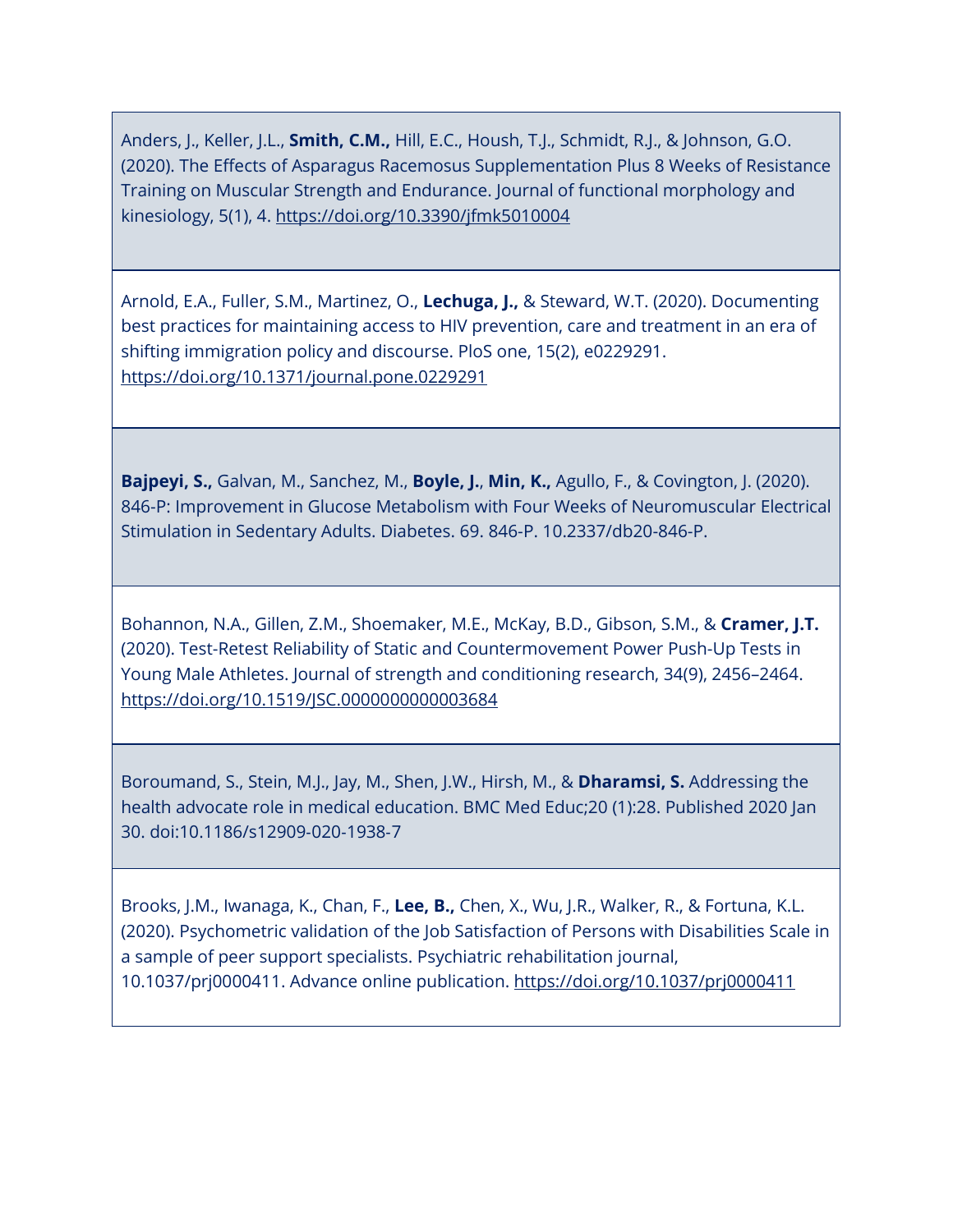Brooks, J.M., **Umucu, E.,** Fortuna, K.L., Carrington Reid, M., Tracy, K., & Poghosyan, L. (2020). Prevalence of lifetime nonmedical opioid use among U.S. Health Center Patients aged 45 years and older with psychiatric disorders. Aging & mental health, 1–7. Advance online publication.<https://doi.org/10.1080/13607863.2020.1855105>

Brooks, J.M., **Umucu, E.,** Storm, M., Chiu, C., Wu, J.R., & Fortuna, K.L. (2020). Preliminary Outcomes of an Older Peer and Clinician co-Facilitated Pain Rehabilitation Intervention among Adults Aged 50 Years and Older with Comorbid Chronic Pain and Mental Health Conditions. The Psychiatric quarterly, 10.1007/s11126-020-09831-5. Advance online publication.<https://doi.org/10.1007/s11126-020-09831-5>

Carlson, L. M., Champagne, F. A., Cory-Slechta, D. A., Dishaw, L., Faustman, E., Mundy, W., Segal, D., **Sobin, C.,** Starkey, C., Taylor, M., Makris, S. L., & Kraft, A. (2020). Potential frameworks to support evaluation of mechanistic data for developmental neurotoxicity outcomes: A symposium report. Neurotoxicology and teratology, 78, 106865. <https://doi.org/10.1016/j.ntt.2020.106865>

**Castillo, D.**, Trevino, L., Suarez, R., Arreola-Castaneda, G., **Fierro, C.,** & **Lin, M-L.** (2020) Aging in Place: Measuring Quality of Life of the Aging Population. Am J Occup Ther 2020;74(4\_Supplement\_1):7411505098.<https://doi.org/10.5014/ajot.2020.74S1-PO1610>

Condy, E.E., **Friedman, B.H.,** & Gandjbakhche, A. (2020). Probing Neurovisceral Integration via Functional Near-Infrared Spectroscopy and Heart Rate Variability. Frontiers in neuroscience, 14, 575589.<https://doi.org/10.3389/fnins.2020.575589>

Cota-Ruiz, K., Ye, Y., Valdes, C., Deng, C., Wang, Y., Hernández-Viezcas, J.A., **Duarte-Gardea, M.,** & Gardea-Torresdey, J. L. (2020). Copper nanowires as nanofertilizers for alfalfa plants: Understanding nano-bio systems interactions from microbial genomics, plant molecular responses and spectroscopic studies. The Science of the total environment, 742, 140572.<https://doi.org/10.1016/j.scitotenv.2020.140572>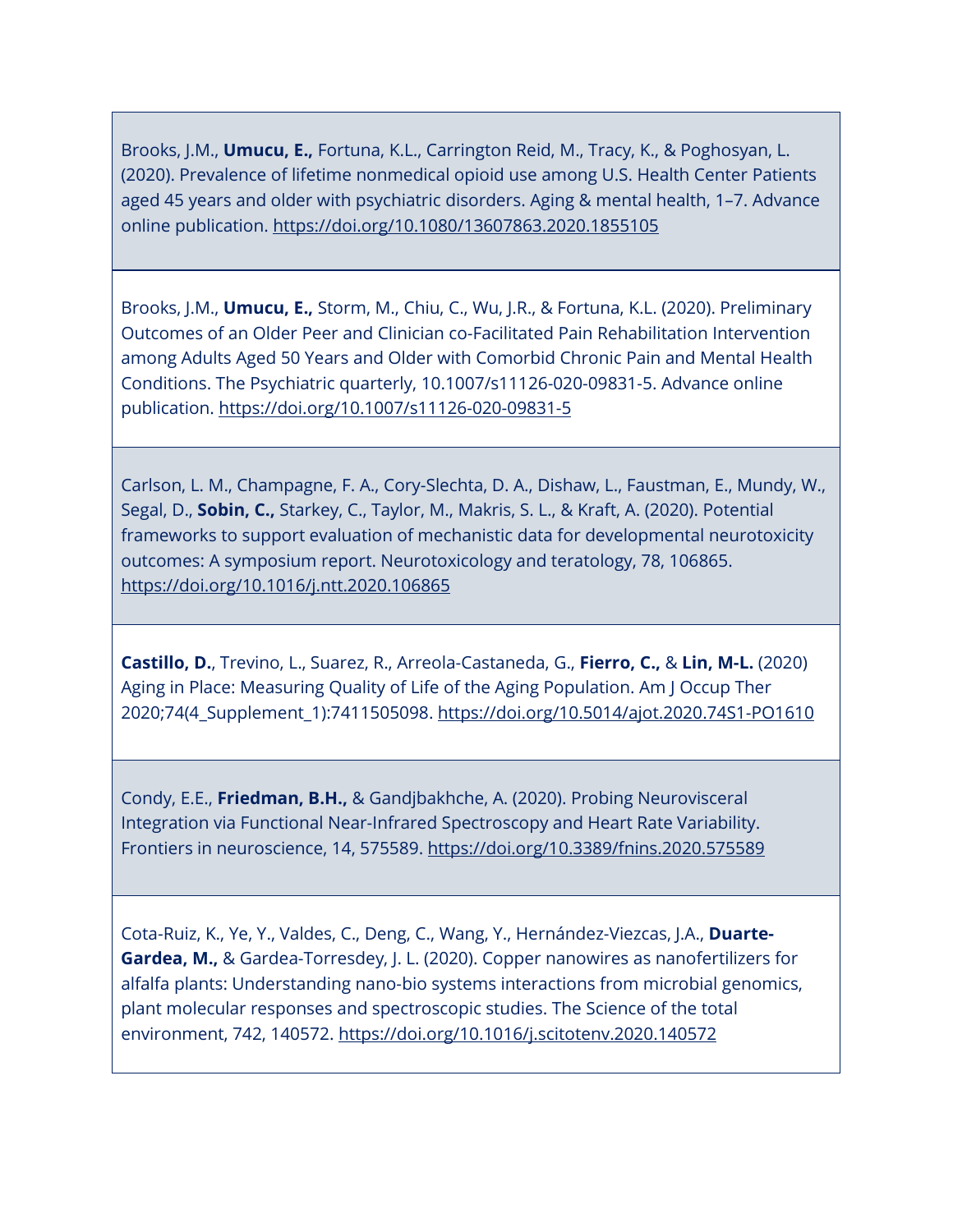Dietze-Hermosa, M., Montalvo, S., Cubillos, N. R., Gonzalez, M. P., & **Dorgo, S.** (2020). Association and predictive ability of vertical countermovement jump performance on unilateral agility in recreationally trained individuals. Journal of Physical Education and Sport, 20, 2076-2085. doi:<http://dx.doi.org/10.7752/jpes.2020.s3280>

**Dominguez, D.C.** (2020). A profile of the Simplexa™ Bordetella Direct assay for the detection and differentiation of Bordetella pertussis and Bordetella parapertussis in nasopharyngeal swabs. Expert Review of Molecular Diagnostics, 20(9), 889–894. <https://doi.org/10.1080/14737159.2020.1819240>

**Dorgo, S.,** Perales, J. J., **Boyle, J.**, Hausselle, J., & Montalvo, S. (2020). Sprint Training on a Treadmill vs. Overground Results in Modality Specific Impact on Sprint Performance but Similar Positive Improvement in Body Composition in Young Adults. Journal of strength and conditioning research, 34 (2), 463‐472.

Eagle, D., Iwanaga, K., Kaya, C., Muller, V., **Lee, B.,** Rumrill, S., Chiu, C-Y., Tansey, T., & Chan, F. (2020). Assessing Self-Stigma of Help-Seeking in Student Veterans: A Psychometric Validation Study. Journal of College Student Psychotherapy. 1-15. 10.1080/87568225.2020.1806163.

**Eggleston, J.,** Harry, J., Cereceres, P., Olivas, A., Chavez, E., **Boyle, J.**, & Dufek, J. (2020). Lesser magnitudes of lower extremity variability during terminal swing characterizes walking patterns in children with autism. Clinical Biomechanics, 76 (2020). <https://doi.org/10.1016/j.clinbiomech.2020.105031>

Farrales, L.L., Cacciatore, J., Jonas‐Simpson, C., **Dharamsi, S**., Ascher, J., & Klein, M.C. What bereaved parents want health care providers to know when their babies are stillborn: A community‐based participatory study. BMC Psychol 8, 18 (2020). [https://doi.org/10.1186/s40359](https://doi.org/10.1186/s40359%E2%80%90020%E2%80%900385)‐020‐0385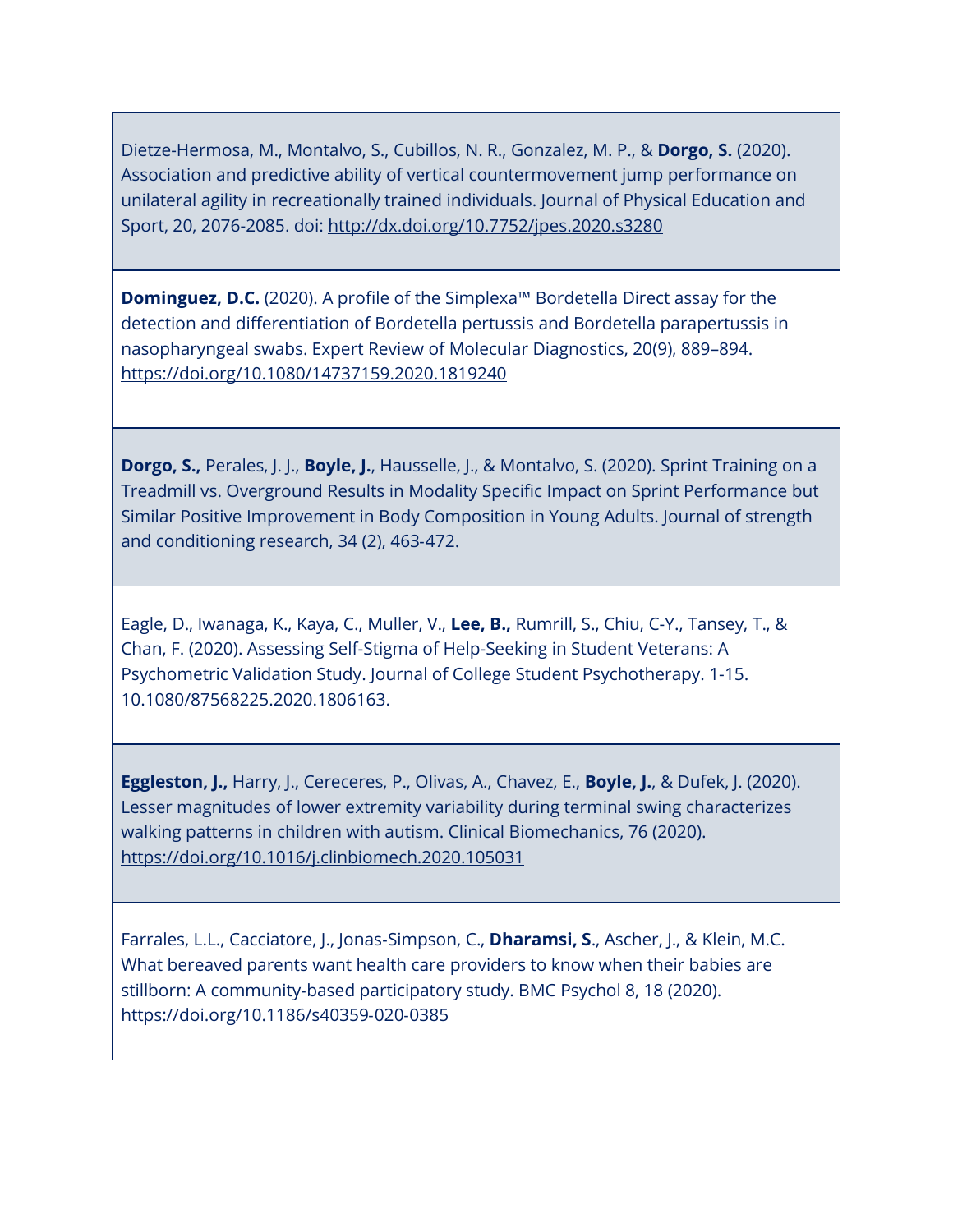**Fierro, C., Lin, M-L**., Medrano, C., Arroyos, D., & Medrano, G. (2020). Addressing mental health needs of elementary school children through university-community collaboration. 5 American Journal of Occupational Therapy, (3) (2020).

Fortuna, K., Venegas, M., Bianco, C., Smith, B., Batsis, J., Walker, R., Brooks, J., & **Umucu, E.** (2020). The relationship between hopelessness and risk factors for early mortality in people with a lived experience of a serious mental illness. Social Work in Mental Health. 18. 1-14. 10.1080/15332985.2020.1751772.

Friefeld Kesselmayer, R., McMillan, T., **Lee, B.,** Almane, D., Hermann, B. P., & Jones, J. E. (2020). Psychosocial and functional outcomes in young adults with childhood-onset epilepsy: a 10-year follow-up. Developmental medicine and child neurology, 62(5), 587– 592.<https://doi.org/10.1111/dmcn.14477>

Gamez Corral, A. S., Manning, R., Wang, C., Cisneros, A., **Meeuwsen, H.J.,** & **Boyle, J.B.** (2020). A Novel Approach to Enhancing Upper Extremity Coordination in Children with Autism Spectrum Disorder. Journal of Motor Behavior, 52(3), 311–317. <https://doi.org/10.1080/00222895.2019.1618238>

Gannam, Z., **Min, K.,** Shillingford, S., Zhang, L., Herrington, J., Abriola, L., Gareiss, P., Pantouris, G., Tzouvelekis, A., Kaminski, N., Zhang, X.,Yu, J., Jamali, H., Ellman, J., Lolis, E., Anderson, K., & Bennett, A. (2020). An allosteric site on MKP5 reveals a strategy for smallmolecule inhibition. Science Signaling. 13. eaba3043. 10.1126/scisignal.aba3043.

Gillen, Z.M., Shoemaker, M.E., Bohannon, N.A., Gibson, S.M., & **Cramer, J.T.** (2020). Comparing the torque- and power-velocity relationships between children and adolescents during isokinetic leg extension muscle actions. Human movement science, 74, 102678.<https://doi.org/10.1016/j.humov.2020.102678>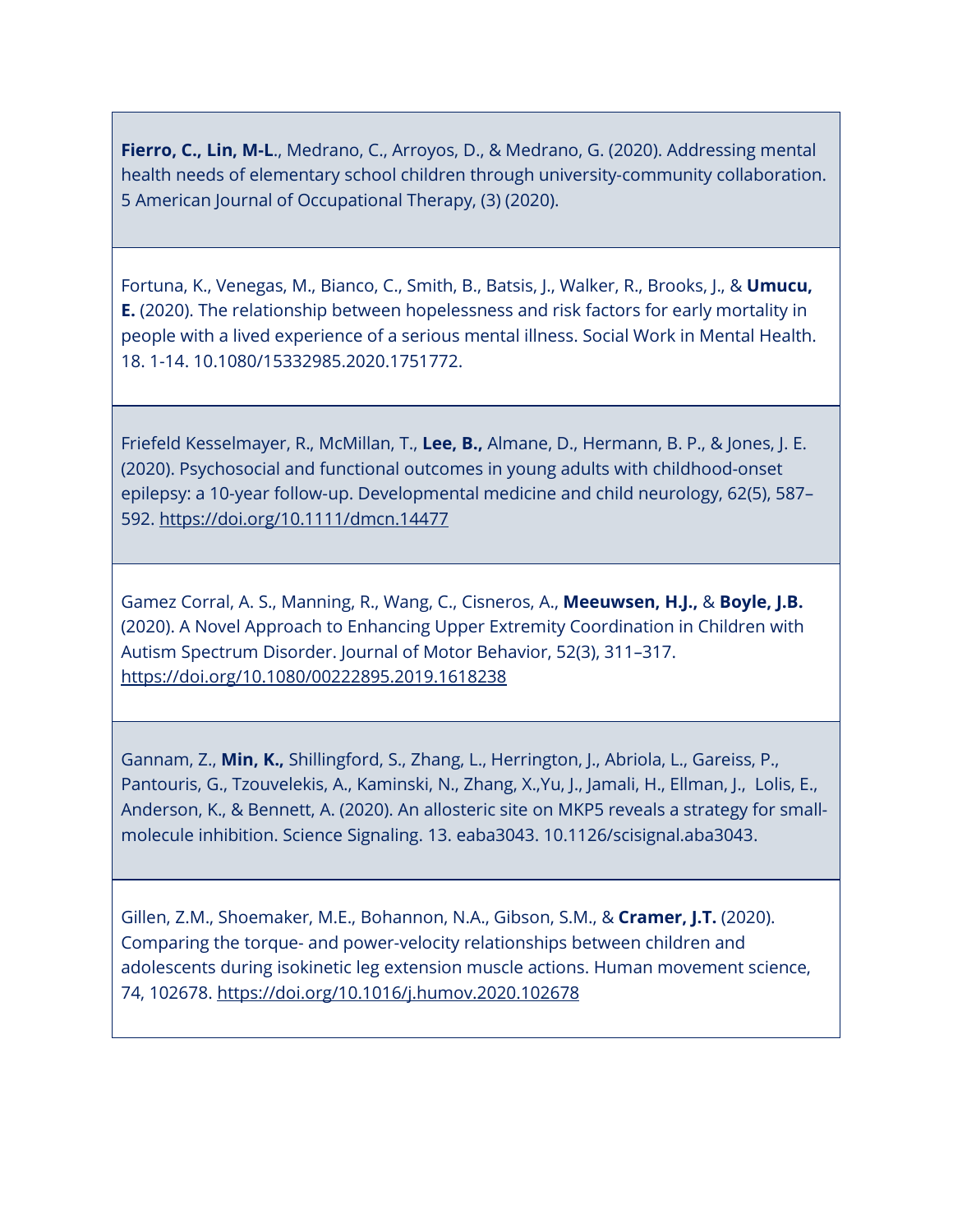Gillen, Z.M., Shoemaker, M.E., McKay, B.D., Bohannon, N.A., Gibson, S.M., & **Cramer, J.T.** (2020). Influences of the Stretch-Shortening Cycle and Arm Swing on Vertical Jump Performance in Children and Adolescents. Journal of strength and conditioning research, 10.1519/JSC.0000000000003647. Advance online publication. <https://doi.org/10.1519/JSC.0000000000003647>

Gillen, Z.M., Shoemaker, M.E., McKay, B.D., Bohannon, N.A., Gibson, S.M., & **Cramer, J.T.** (2020). Peak Torque Explains More Unique Variability in Growth Measurements than Rate of Torque Development in Young Boys and Girls. Journal of strength and conditioning research, 34(9), 2507–2514.<https://doi.org/10.1519/JSC.0000000000003728>

Gillen, Z.M., Shoemaker, M.E., McKay, B.D…**Cramer, J.T.,** et al. (2020). Leg Extension Strength, Explosive Strength, Muscle Activation, and Growth as Predictors of Vertical Jump Performance in Youth Athletes. J. of SCI. IN SPORT AND EXERCISE 2, 336–348. <https://doi.org/10.1007/s42978-020-00067-0>

**Gurovich, A.,** Tiwari, S., Kehl, S., **Umucu, E.,** & Peñailillo, L. (2020). A Novel "Eccentric" Therapeutic Approach for Individuals Recovering From COVID-19. Cardiopulmonary Physical Therapy Journal. Publish Ahead of Print. 10.1097/CPT.0000000000000163.

Hale, R.F., **Dorgo, S.,** Gonzalez, R.V., & Hausselle, J. (2020). The Efficacy of Simultaneously Training 2 Motion Targets During a Squat Using Auditory Feedback. Journal of applied biomechanics, 1–7. Advance online publication.<https://doi.org/10.1123/jab.2019-0276>

Harry, J., **Eggleston, J.,** Dufek, J., & James, C. (2020). Single-Subject Analyses Reveal Altered Performance and Muscle Activation during Vertical Jumping. 1. 15-21. 10.3390/biomechanics1010002.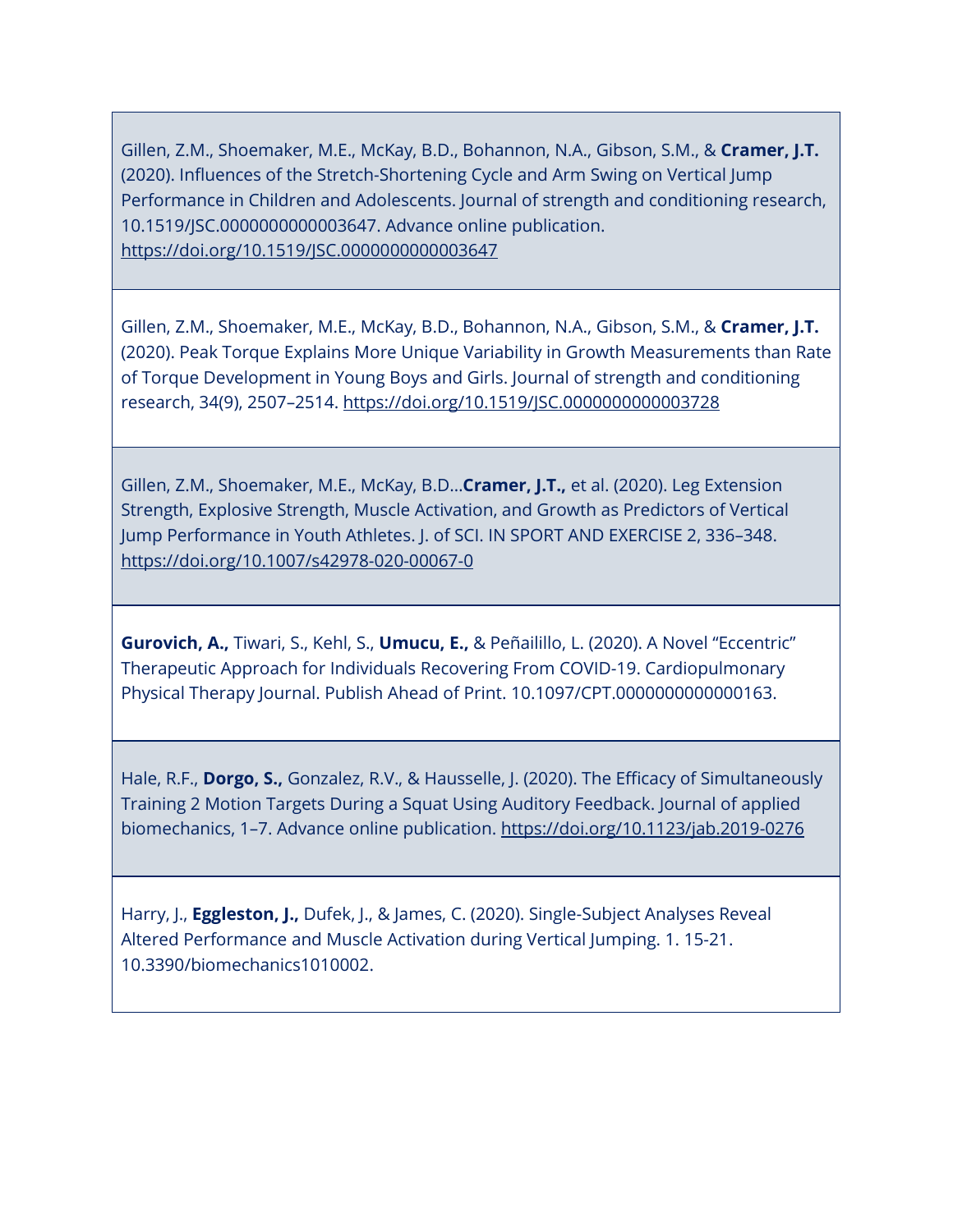Herda, A.A., McKay, B.D., Herda, T.J., Costa, P.B., Stout, J.R., & **Cramer, J.T.** (2020). Changes in Strength, Mobility, and Body Composition Following Self-Selected Exercise in Older Adults. Journal of aging and physical activity, 1–10. Advance online publication. <https://doi.org/10.1123/japa.2019-0468>

Hill, E.C., Housh, T.J., Keller, J.L., **Smith, C.M.,** Anders, J.V., Schmidt, R J., Johnson, G.O., & **Cramer, J.T.** (2020). Low-load blood flow restriction elicits greater concentric strength than non-blood flow restriction resistance training but similar isometric strength and muscle size. European journal of applied physiology, 120(2), 425–441. <https://doi.org/10.1007/s00421-019-04287-3>

Iwanaga, K., **Umucu, E.,** Wu, J. R., Yaghmaian, R., Lee, H.L., Fitzgerald, S., & Chan, F. (2020). Assessing vocational outcome expectancy in individuals with serious mental illness: a factor-analytic approach. Journal of mental health (Abingdon, England), 29(1), 116–123. <https://doi.org/10.1080/09638237.2017.1340603>

**Jung, H.,** Lee, S., & Kim, Y. (2020). Factors Influencing Gateway Providers' Confidence in Helping People with Mental Illness. Social Work in Public Health. 35. 1-10. 10.1080/19371918.2020.1802385.

**Jung, H.,** Cho, Y. J., Rhee, M. K., & Jang, Y. (2020). Stigmatizing Beliefs About Depression in Diverse Ethnic Groups of Asian Americans. Community mental health journal, 56(1), 79– 87.<https://doi.org/10.1007/s10597-019-00481-x>

Keller, J., Hill, E., Housh, T., **Smith, C.,** Anders, J.P., Schmidt, R., & Johnson, G. (2020). The acute and early phase effects of blood flow restriction training on ratings of perceived exertion, performance fatigability, and muscular strength in women. Isokinetics and exercise science. 10.3233/IES-204198.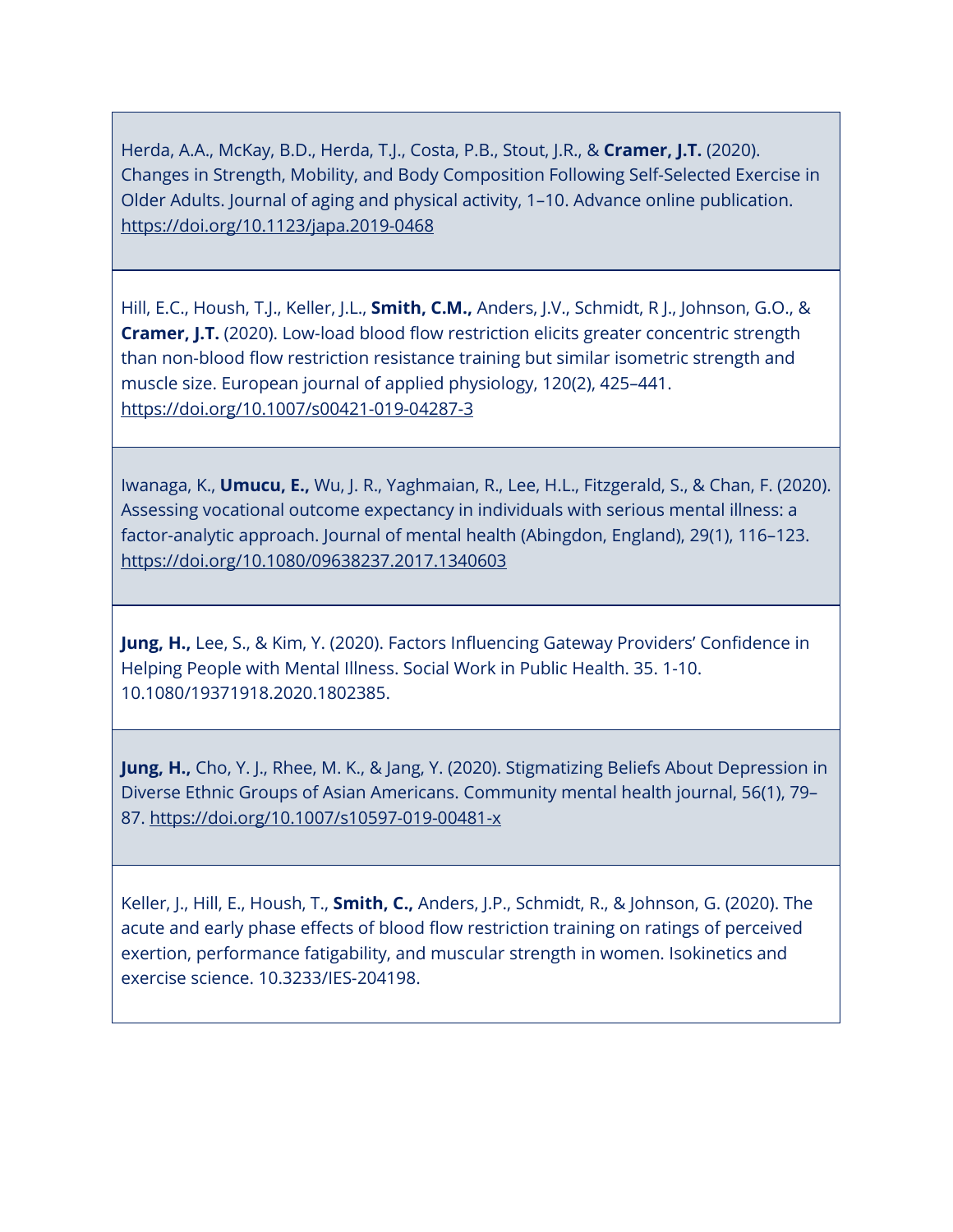Keller, J., Housh, T., Anders, J.P., **Smith, C.,** Hill, E., Schmidt, R., & Johnson, G. (2020). Day to Day Consistency and Inter-subject Variability of Neuromuscular Responses and Performance Fatigability as the Result of Maximal, Bilateral, Dynamic Leg Extensions. Journal of Science in Sport and Exercise. 10.1007/s42978-020-00076-z.

Keller, J., Housh, T., Hill, E., **Smith, C.,** Schmidt, R., & Johnson, G. (2020). Sex-Related Differences in Performance Fatigability Independent of Blood Flow Following a Sustained Muscle Action at a Low Perceptual Intensity. Journal of Science in Sport and Exercise. 2. 10.1007/s42978-020-00052-7.

**Lechuga, J.,** Prieto, C., Mata, H., Belknap, R. A., & Varela, I. (2020). Culture and sexualityrelated communication as sociocultural precursors of HPV vaccination among motherdaughter dyads of Mexican descent. Preventive medicine reports, 19, 101105. <https://doi.org/10.1016/j.pmedr.2020.101105>

**Lee, B.,** Gleason, C., & **Umucu, E.** (2020). Clinical utility and psychometric properties of the Apathy Evaluation Scale. Rehabilitation Psychology, 65(3), 311-312. <http://dx.doi.org/10.1037/rep0000356>

**Lee, B.,** Kaya, C., Chen, X., Wu, J. R., Iwanaga, K., **Umucu, E.**, ... & Chan, F. (2020). The buffering effect of character strengths on depression: The intermediary role of perceived stress and negative attributional style. European Journal of Health Psychology, 26 (3), 101–109. [https://doi.org/10.1027/2512](https://doi.org/10.1027/2512%E2%80%908442/a000036)‐8442/a000036

**Lin, M-L.,** Nasser, A., Molina, C., Smith, E., & Millar, K. (2020). Mental-Health Benefits of a Mindfulness-Based Prevention Program on Elementary Schoolchildren. Am J Occup Ther 2020;74(4\_Supplement\_1):7411515385.<https://doi.org/10.5014/ajot.2020.74S1-PO4128>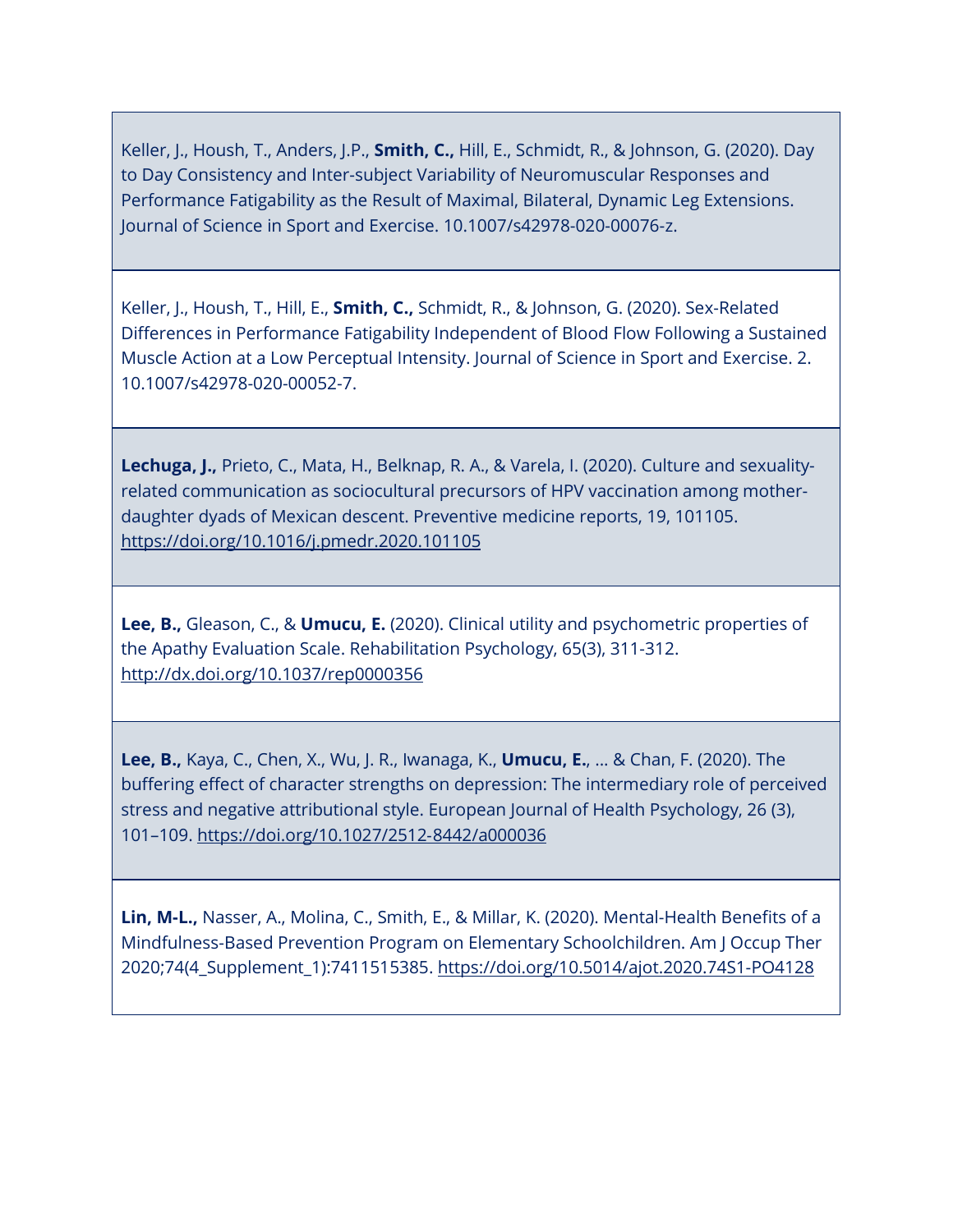**Loza, O.,** Curiel, Z. V., Beltran, O\*, & Ramos, R. (2020). Methamphetamine Use and Sexual Risk Behaviors among Men Who Have Sex with Men in a Mexico‐US Border City. Am J Addict, 29.

**Loza, O., Mangadu, T., Ferreira-Pinto, J.B.,** & Guevara, P. (2020). Differences in Substance Use and Sexual Risk by Sexual Orientation and Gender Identity Among University and Community Young Adults in a U.S.-Mexico Border City. Health promotion practice, 1524839920933257. Advance online publication. <https://doi.org/10.1177/1524839920933257>

Martinez, O., Brady, A.K., Levine, E., Page, K. R., Zea, M.C., Yamanis, T., J., Grieb, S., Shinefeld, J., Ortiz, K., Davis, W.W., Mattera, B., Martinez‐Donate, A.M., **Chavez**‐**Baray, S.,** & **Moya, E.M.** (2020). Using Syndemics Theory to Examine HIV Sexual Risk Among Latinx Men Who Have Sex with Men in Philadelphia, PA: Findings from the National HIV Behavioral Surveillance. Ehquidad. No. 13. Primer Semestre. Enero. 217‐236. ISSN‐e 23864915<https://revistas.proeditio.com/ehquidad/issue/view/187>

McKay, B.D., Miramonti, A.A., Gillen, Z.M., Leutzinger, T.J., Mendez, A.I., Jenkins, N., & **Cramer, J.T.** (2020). Normative Reference Values for High School-Aged American Football Players. Journal of strength and conditioning research, 34(10), 2849–2856. <https://doi.org/10.1519/JSC.0000000000002532>

**Min K.,** Yeo D., Yoo JK., Johnson B.D., & Kim CH. (2020). Would a right shift of the oxy‐ hemoglobin dissociation curve improve exercise capacity in patients with heart failure? Medical Hypotheses. 2020; 134:109423 doi: 10.1016/j.mehy.2019.109423

**Min, K.,** Huang, Y., Giordano, F., **Bajpeyi, S.,** & Bennett, A. (2020). MKP-5 Deficiency Attenuates Pressure Overload-Induced Cardiac Hypertrophy. Circulation, 142, suppl\_3. [https://doi.org/10.1161/circ.142.suppl\\_3.16205.](https://doi.org/10.1161/circ.142.suppl_3.16205)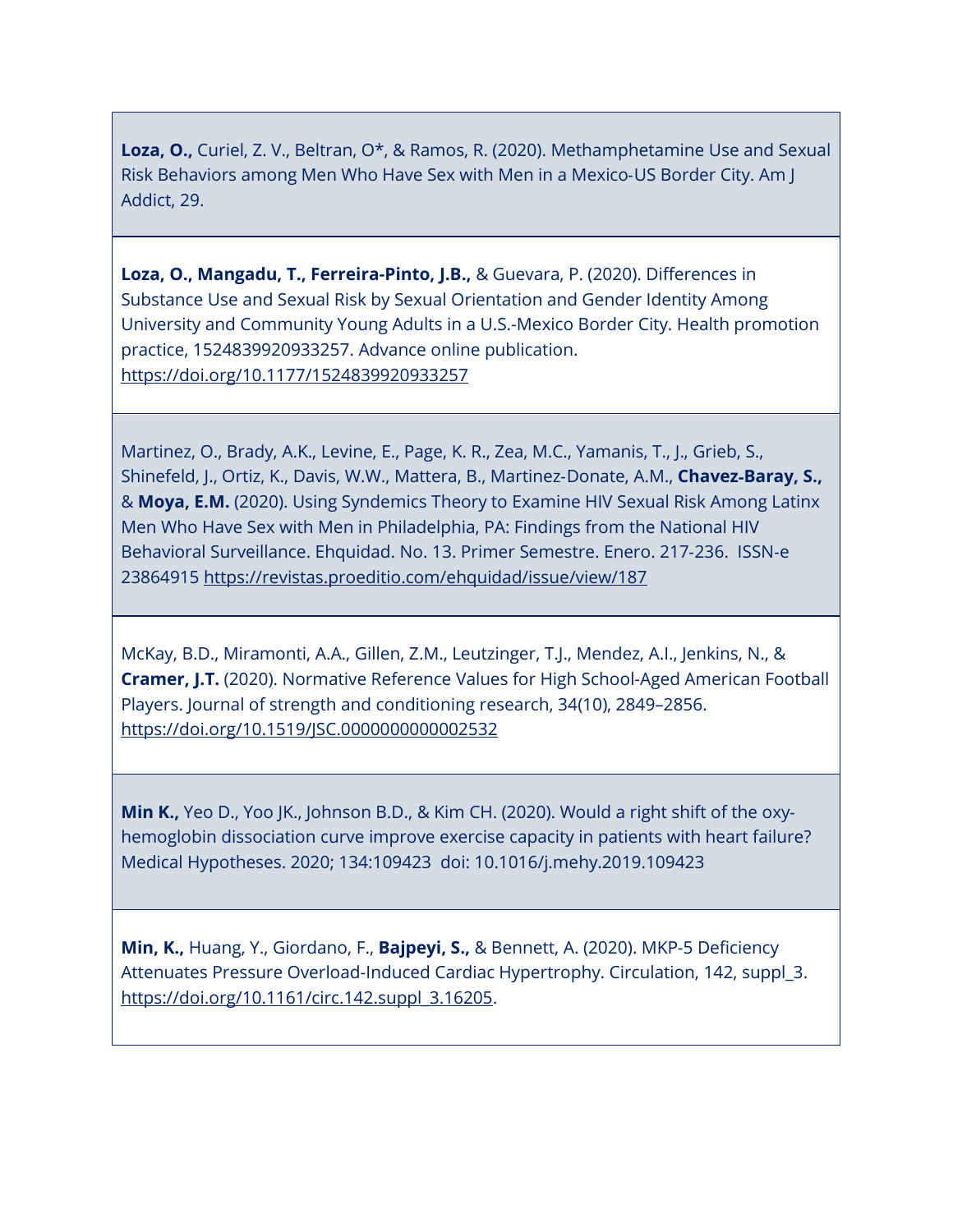Montalvo R.N., Doerr V., **Min K.,** Szeto H.H., & Smuder A.J. (2020). Doxorubicin‐induced oxidative stress differentially regulates proteolytic signaling in cardiac and skeletal muscle. American Journal of Physiology (Regulatory, Integrative and Comparative Physiology),318 (2):R227‐R233. doi:10.1152/ajpregu.00299.2019

Monteblanco, A., & **Moya, E.** (2020). Photovoice: Integrating Course-Based Research in Undergraduate and Graduate Social Work Education. The British Journal of Social Work. 51. 10.1093/bjsw/bcaa154.

Morales-Acuña, F., & **Gurovich, A.** (2020). P51 Effects of Pulsatile Exercise-induced Shear Stress on eNOS, SOD, VCAM-1, and ICAM-1 mRNA Expression of Human Carotid Artery Endothelial Cells. Artery Research. 25. 10.2991/artres.k.191224.082.

Moser, E., Chan, F., Berven, N., Bezyak, J., Iwanaga, K., & **Umucu, E.** (2020). Resilience and life satisfaction in young adults with epilepsy: The role of person-environment contextual factors. Journal of Vocational Rehabilitation. 52(1). 10.3233/JVR-191067.

Nava, A.R., Mauricio, N., Sanca, A.J., & **Domínguez, D.C**. (2020). Evidence of Calcium Signaling and Modulation of the LmrS Multidrug Resistant Efflux Pump Activity by Ca2 + Ions in S. aureus. Frontiers in Microbiology, 11, 573388. <https://doi.org/10.3389/fmicb.2020.573388>

Neltner, T. J., Housh, T. J., **Smith, C.M.,** Anders, J.P.V., Keller, J.L., Hill, E.C., Schmidt, R. J., & Johnson, G.O. (2020). Similar Fatigue-Induced Changes in Neuromuscular Patterns of Responses for Contralateral Legs during Maximal Bilateral Leg Extensions. Journal of Exercise Physiology Online, 23(2), 1+.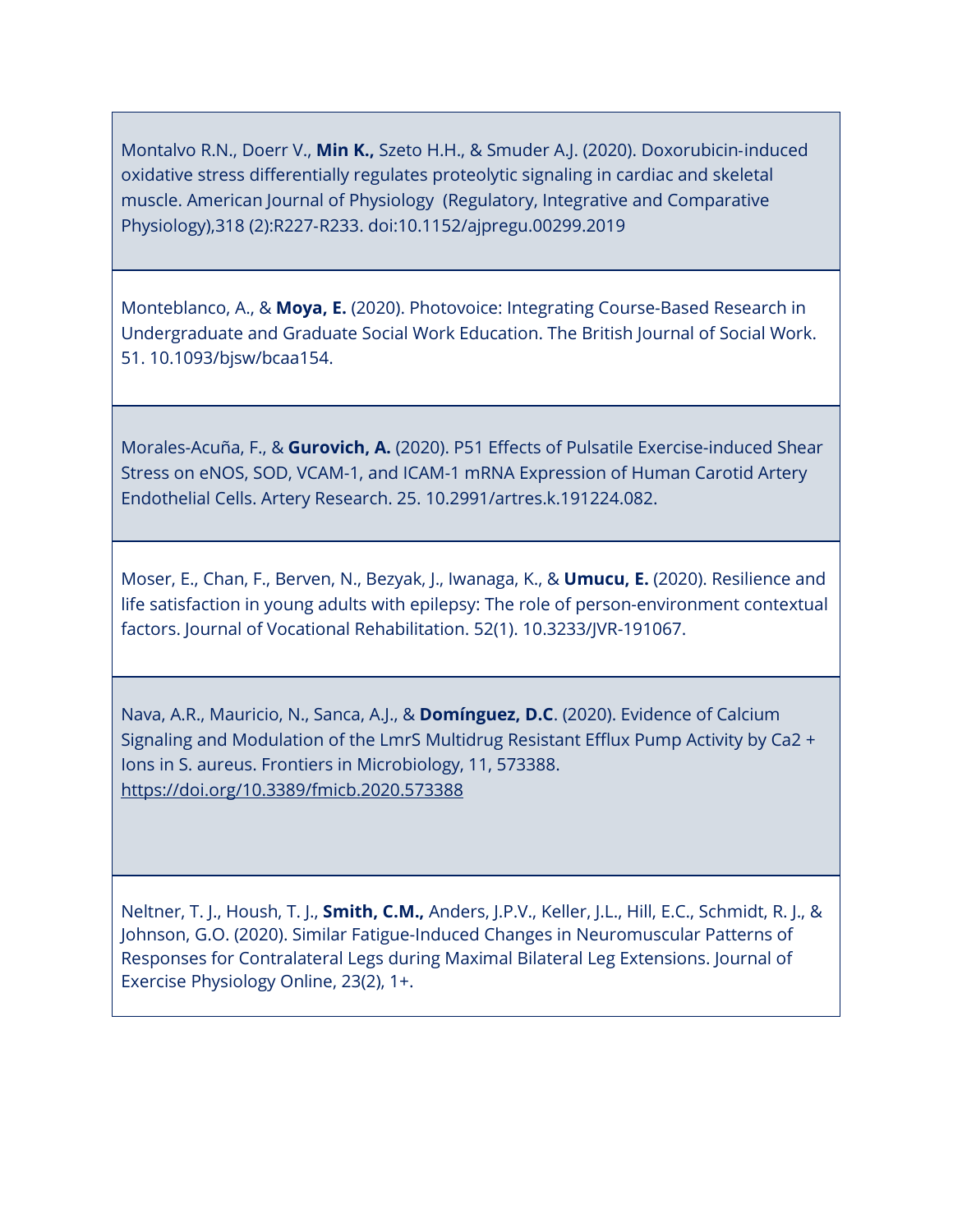**Paat, Y.-F.,** Chavira, M., Hoya, R., & Yoshimoto, M. (2020). Immigrant family socialization: Perspectives from adult children of Mexican origin and their parents. Journal of Comparative Social Work. 15. 60-83. 10.31265/jcsw.v15i1.320.

**Paat, Y.-F.,** Hernandez, E., Hope, T., Muñoz, J., **Zamora, H.,** Sanchez, M., & Contreras, S. (2020). "Going Solo" or Joining Gangs while Doing Time: Perceptions of Prison Gangs among the Formerly Incarcerated. Justice System Journal. 41. 1-18. 10.1080/0098261X.2020.1785360.

**Paat, Y.-F.,** & Markham, C. (2020). Digital crime, trauma, and abuse: Internet safety and cyber risks for adolescents and emerging adults in the 21st century. Social Work in Mental Health. 19. 1-23. 10.1080/15332985.2020.1845281.

**Paat, Y.**‐**F.,** Markham, C., & Peskin, M.F. (2020) Co‐occurrence of dating violence victimization subtypes: Assessing the influence of family factors, dating attitudes, risky behaviors, and the moderating effect of gender among school‐aged teens. Violence and Victims, 35(4). DOI: 10.1891/VV-D-18-00159

**Paat, Y.-F.,** Morales, J., Pellebon, D., Tullius, R., Escajeda, A., & Alcantara, R. (2020). How I became homeless: Stories of homeless shelter residents in El Paso, Texas USA. Journal of Comparative Social Work. 15. 8-34. 10.31265/jcsw.v15i1.316.

**Paat, Y-F.,** Orezzoli, M.C.E., & **Mangadu, T.** (2020) Partner Violence among Female Students Attending Historically Black Colleges and Universities (HBCUs) in Emerging Adulthood, Victims & Offenders, DOI: 10.1080/15564886.2020.1818152

**Paat, Y.-F.** & Torres, L. (2020). Diseases don't need passports: A life course approach to understanding high-risk sexual behaviors and attitudes among international travelers. Journal of Human Behavior in the Social Environment. 30. 1-16. 10.1080/10911359.2020.1737297.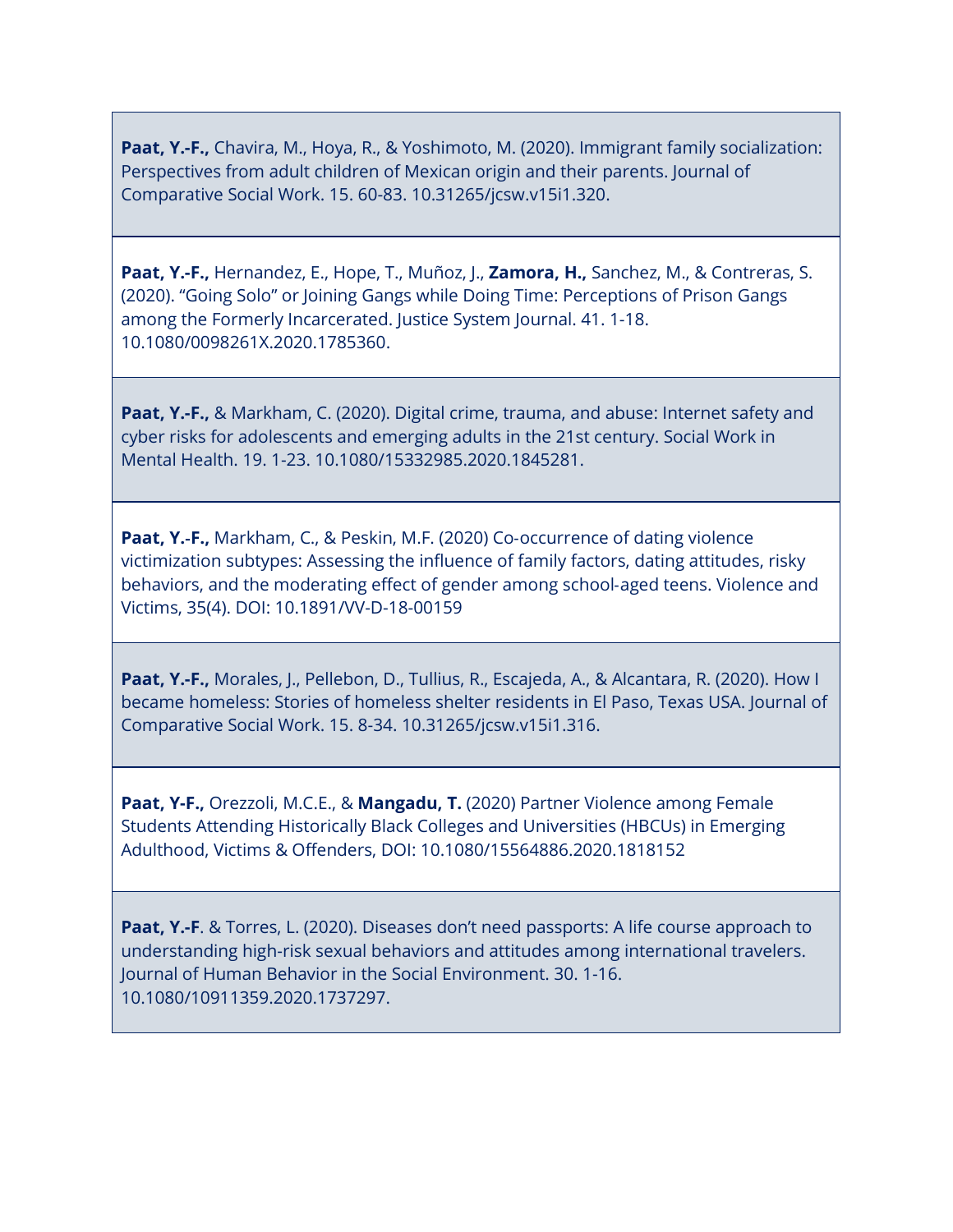**Pechak, C.,** Howe, V., Padilla, M., & Frietze, G.A. (2020). Preparing Students to Serve a Refugee Population Through a Health-Focused Interprofessional Education Experience. Journal of allied health, 49(3), e131–e138.

Phillips, B.N., Tansey, T.N., Zanskas, S.A., **Umucu, E.,** & Sharp, S.E. (2020). Doctoral Dissertation Research in Rehabilitation Counseling: 2012. Rehabilitation Counseling Bulletin. https://doi.org/10.1177/0034355220962203

Ramachandran, P., Kathirvelu, B., Chakraborti, A., Gajendran, M., Zhahid, U., Ghanta, S., Onukogu, I., Narh, J.T., Wang, J.C., Anwer, F. COVID-19 in Cancer Patients from New York City: A Comparative Single Center Retrospective Analysis. Cancer Control. 2020 Jan-Dec; 27(1). doi: 10.1177/1073274820960457.

Rascon, J., Trujillo, E., Morales-Acuna, F., & **Gurovich, A.N.** (2020). Differences between Males and Females in Determining Exercise Intensity. International journal of exercise science, 13(4), 1305–1316.

Sánchez, J., Wadsworth, J.S., Frain, M.P., **Umucu, E.,** & Chan, F. (2020). Psychiatric Symptoms, Psychosocial Factors, and Life Satisfaction Among Persons with Serious Mental Illness: A Path Analysis. The Journal of nervous and mental disease, 208(8), 600– 607.<https://doi.org/10.1097/NMD.0000000000001166>

Sehar-Un-Nisa Hassan, Salma Siddiqui, **Bruce D Friedman**, Health Status and Quality of Life of Women Seeking Infertility Treatments in Baluchistan, Pakistan, The British Journal of Social Work, Volume 50, Issue 5, July 2020, Pages 1401–1418, <https://doi.org/10.1093/bjsw/bcz130>

Shoemaker, M.E., Gillen, Z.M., McKay, B.D., Koehler, K., **Cramer, J.T.** (2020). High Prevalence of Poor Iron Status Among 8- to 16-Year-Old Youth Athletes: Interactions Among Biomarkers of Iron, Dietary Intakes, and Biological Maturity (Article) Journal of the American College of Nutrition, 39(2), 155-162.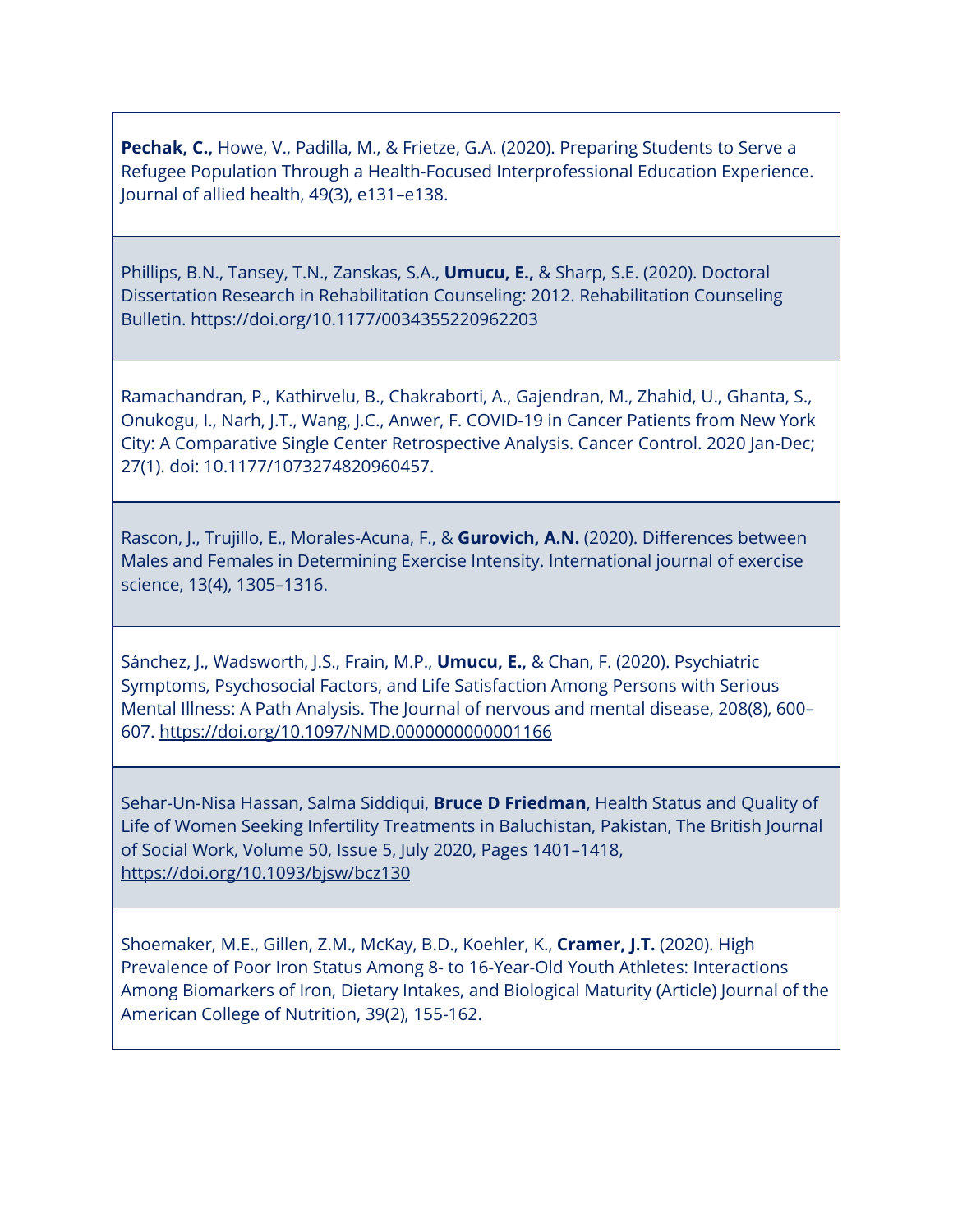Shoemaker, M.E., Gillen, Z.M., Mckay, B.D., Leutzinger, T.J., Mustad, V.A., & **Cramer, J.T.** (2020). Endogenous versus exogenous carbohydrate oxidation measured by stable isotopes in pre-pubescent children plus 13C abundances in foods consumed three days prior. Metabolism open, 7, 100041.<https://doi.org/10.1016/j.metop.2020.100041>

Simon, C.B., **Valencia, C.,** Coronado, R.A., Wu, S.S., Li, Z., Dai, Y., Farmer, K.W., Moser, M. M., Wright, T.W., Fillingim, R.B., & George, S.Z. (2020). Biopsychosocial Influences on Shoulder Pain: Analyzing the Temporal Ordering of Postoperative Recovery. The journal of pain, 21(7-8), 808–819.<https://doi.org/10.1016/j.jpain.2019.11.008>

**Smith, C.M.,** Salmon, O.F., and Jenkins, J.R. (2020). Rapid Altitude Exposures Influence on Cognition, Muscular Performance, and Muscle Oxygenation during Simulated Military Fatiguing Tasks. Experimental Physiology, 2020.

Spangler, D.P., Cox, K.R., Thayer, J.F., Brooks, J.R., & **Friedman, B.H.** (2020). Interplay between state anxiety, heart rate variability, and cognition: An ex-Gaussian analysis of response times. International journal of psychophysiology: Official journal of the International Organization of Psychophysiology, 159, 60–70. Advance online publication. <https://doi.org/10.1016/j.ijpsycho.2020.08.018>

Stone, M.H., Adams, K., Bazyler, C., Brewer, C., Beckham, G., Carroll, K., Chetlin, R.D., Comfort, P., Comstock, B., Cunanan, A., DeWeese, B., Earp, J. E., **Dorgo, S.**, Fleck, S. J., Fry, A. C., Galpin, A., Garhammer, J., Gahreman, D., Guppy, S., ... Wathen, D. (2020). On "the Basics of Training for Muscle Size and Strength." Medicine and Science in Sports and Exercise, 52(9), 2047-2050.<https://doi.org/10.1249/MSS.0000000000002347>

Ubani, N. C., PT, DPT; **Pechak, C., PT, PhD, MPH**; Black, J., PT, DPT, EdD (2020). Defining Global Health Competencies for Entry-Level Physical Therapist Education, Journal of Physical Therapy Education, 34(1), 42-50. doi: 10.1097/JTE.0000000000000117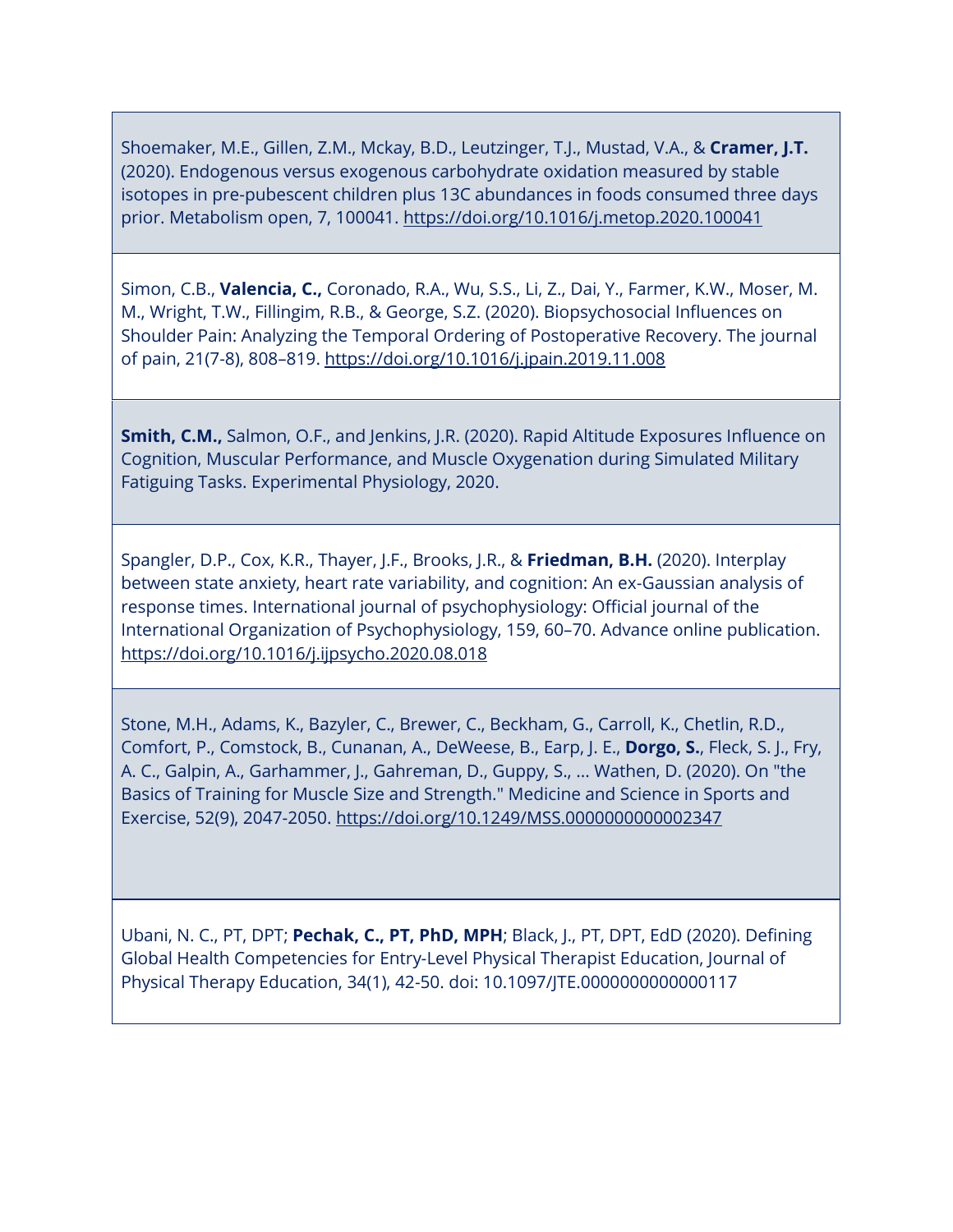**Umucu, E**. (2020). Examining the Structure of the PERMA Theory of Well-Being in Veterans with Mental Illnesses. Rehabilitation Counseling Bulletin. <https://doi.org/10.1177/0034355220957093>

**Umucu, E.,** & **Lee, B.** (2020). Examining the impact of COVID-19 on stress and coping strategies in individuals with disabilities and chronic conditions. Rehabilitation psychology, 65(3), 193–198.<https://doi.org/10.1037/rep0000328>

**Umucu, E.,** Moser, E., & Bezyak, J. (2020). Assessing Hope in Student Veterans. Journal of College Student Development. 61. 115-120. 10.1353/csd.2020.0008.

**Umucu, E.,** Reyes, A., Carrola, P., **Mangadu, T.,** Lee, B., Brooks, J. M., Fortuna, K. L., Villegas, D., Chiu, C. Y., & **Valencia, C.** (2020). Pain intensity and mental health quality of life in veterans with mental illnesses: the intermediary role of physical health and the ability to participate in activities. Quality of life research: an international journal of quality of life aspects of treatment, care and rehabilitation, 1–8. Advance online publication.<https://doi.org/10.1007/s11136-020-02642-y>

**Umucu, E.,** Schlegelmilch, A., Brinck, E., Hartman, E., Iwanaga, K., Estala, V., Roskowski, M., **Lee, B.,** Anderson, C., & Tansey, T. (2020). Psychometric Validation of a Measure Assessing Functional Limitations of Students with Disabilities: An Adaptation of the World Health Organization Disability Assessment Schedule 2.0. Rehabilitation Counseling Bulletin.<https://doi.org/10.1177/0034355220962176>

**Umucu, E.**, Villegas, D., Viramontes, R., **Jung, H.,** & **Lee, B.** (2020). Measuring grit in veterans with mental illnesses: Examining the model structure of grit. Psychiatric rehabilitation journal, 10.1037/prj0000420. Advance online publication. <https://doi.org/10.1037/prj0000420>

**Umucu, E.,** Wu, J. R., Sanchez, J., Brooks, J. M., Chiu, C.Y., Tu, W.M., & Chan, F. (2020). Psychometric validation of the PERMA-profiler as a well-being measure for student veterans. J of ACH, 68(3), 271–277.<https://doi.org/10.1080/07448481.2018.1546182>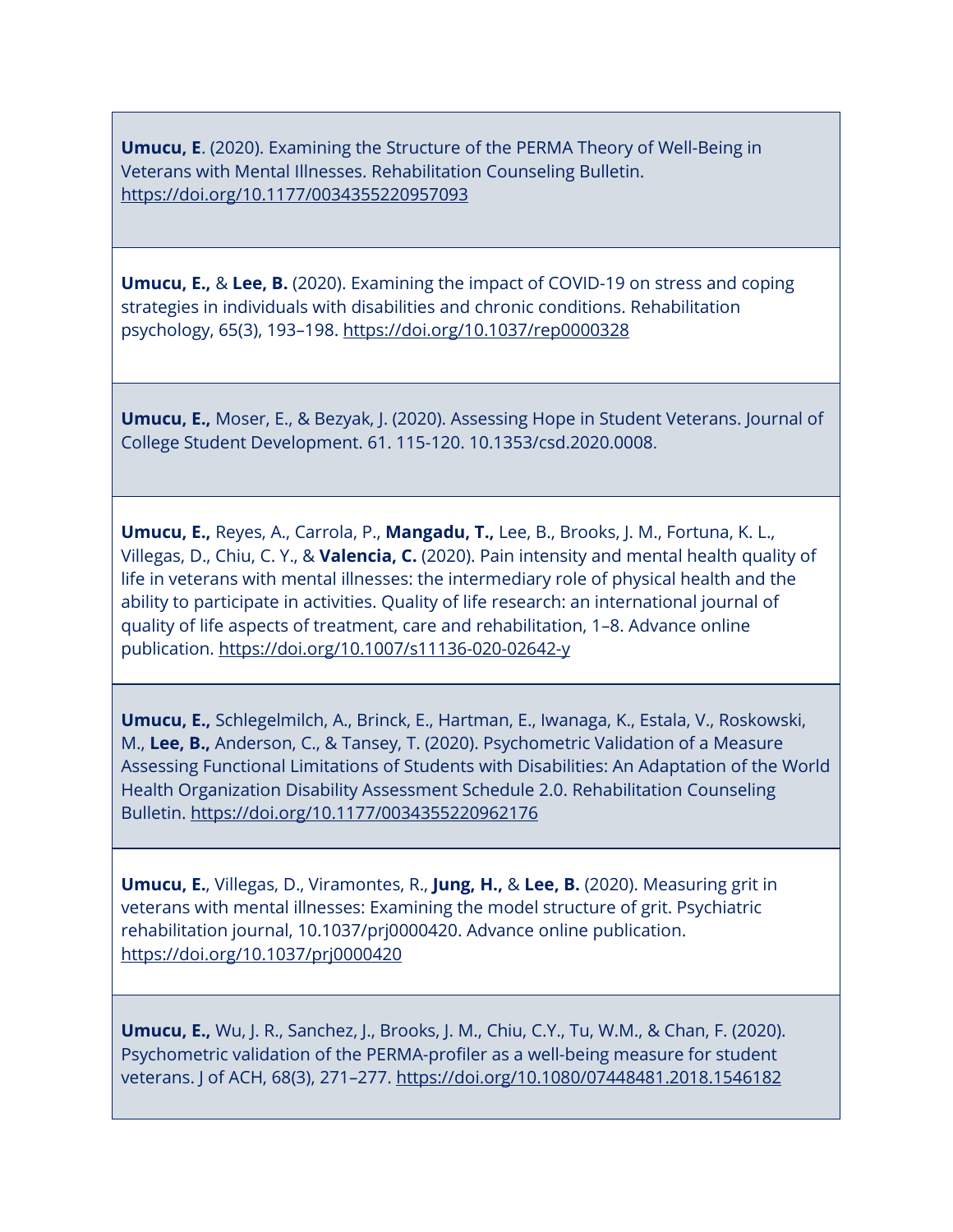**Umucu, E.,** Wyman, M.F., **Lee, B.,** Zuelsdorff, M., Lambrou, N.H., Johnson, A.L., Bouges, S., James, T.T., Salazar, H., Simó, C.A.F., Carter, F.P., Asthana, S. and Gleason, C.E. (2020). Assessing functional disability in individuals with MCI and dementia. Alzheimer's Dement., 16: e042126.<https://doi.org/10.1002/alz.042126>

**Umucu, E.,** Wyman, M.F., **Lee, B.,** Zuelsdorff, M., Lambrou, N.H., Johnson, A.L., Bouges, S., James, T.T., Salazar, H., Simó, C.A.F., Carter, F.P., Asthana, S. and Gleason, C.E. (2020), Association of cognitive health status with happiness, helplessness and hopelessness in different races. Alzheimer's Dement., 16: e037170.<https://doi.org/10.1002/alz.037170>

Vargas-Medrano, J., Diaz-Pacheco, V., Castaneda, C., Miranda-Arango, M., Longhurst, M. O., Martin, S. L., Ghumman, U., **Mangadu, T.,** Chheda, S., Thompson, P.M., & Gadad, B.S. (2020). Psychological and neurobiological aspects of suicide in adolescents: Current outlooks. Brain, behavior, & immunity - health, 7, 100124. <https://doi.org/10.1016/j.bbih.2020.100124>

von Dadelszen, P., Bhutta, Z., Sharma, S., &…**Dharamsi, S.,** et.al. (2020). The Community-Level Interventions for Pre-eclampsia (CLIP) cluster randomised trials in Mozambique, Pakistan, and India: an individual participant-level meta-analysis. The Lancet. 396. 553- 563. 10.1016/S0140-6736(20)31128-4.

Wang, M., Brooks, J., Iwanaga, K., Wu, J., Chen, X., **Lee, B.,** Rumrill, S., & Chan, Fong. (2020). Reducing the Effect of Functional Disability on Life Satisfaction Among Persons with a Lived Experience of an Infectious Viral Disease in Taiwan: A Tri-Mediation Model. Rehabilitation Counseling Bulletin. 003435522098082. 10.1177/0034355220980826.

Wilhelm, M., Hooper, T., Seeber, G., **Browne, K.,** Sargent, E., Gilbert, K., James, C., Brismée, J-M., Matthijs, O., Matthijs, A., & Sizer, P. (2020). The relationship between measures of foot mobility and subtalar joint stiffness using vibration energy with color Doppler imaging-A clinical proof-of-concept validation study. PLOS ONE. 15. e0237634. 10.1371/journal.pone.0237634.